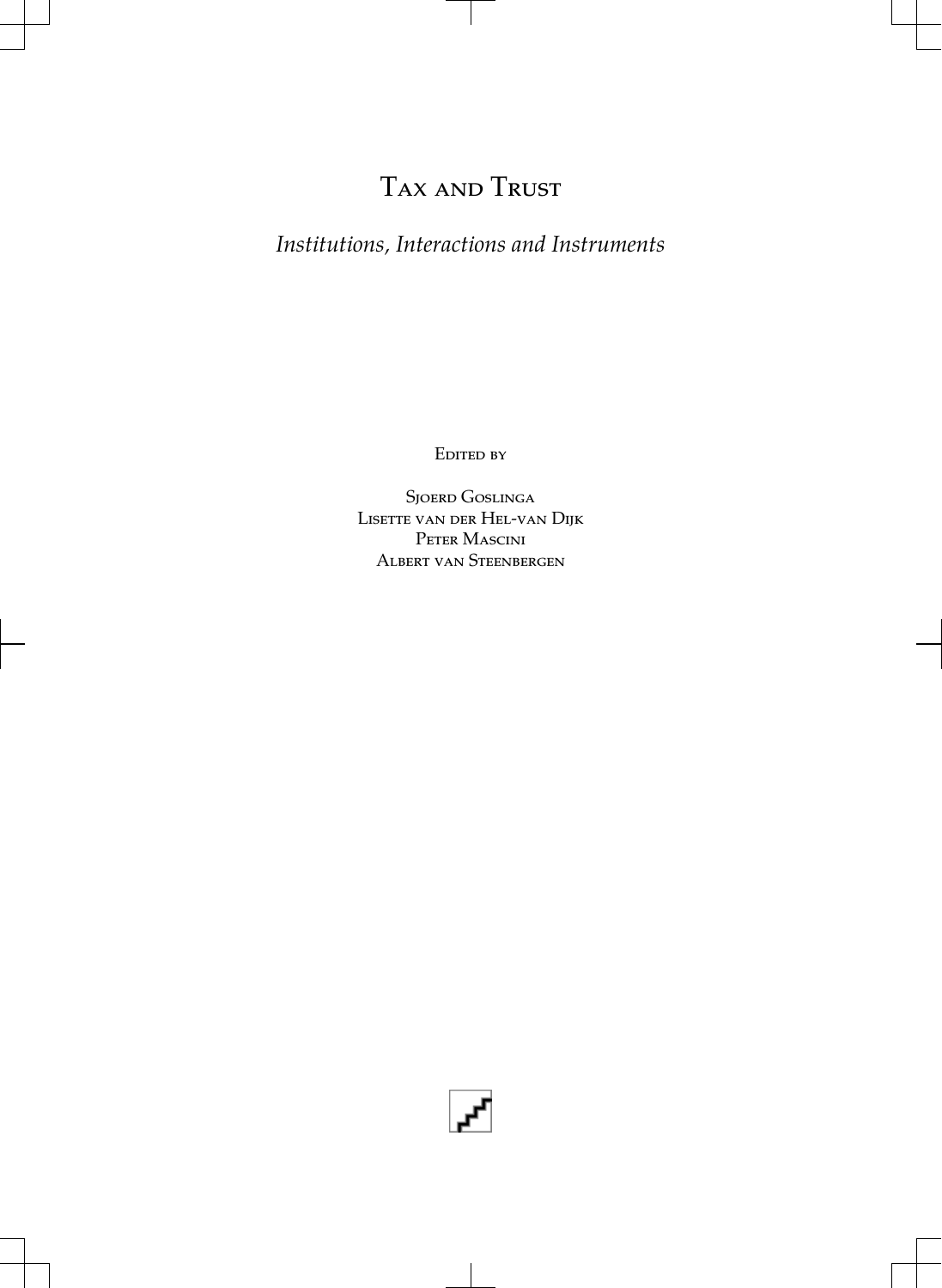# 3 TRUSTWORTHY INSTITUTIONS: A COGNITIVE Theory of Tax Morale

#### *Sven Steinmo*\*

*It must not be forgotten that although a high standard of morality gives but a slight or no advantage to each individual man and his children over the other men of the same tribe, yet that an increase in the number of well-endowed men and an advancement in the standard of morality will certainly give an immense advantage to one tribe over another. (Charles Darwin [1871]. The Descent of Man, p. 159)*

*The contract is not sufficient by itself, but is only possible because of the regulation of con‐ tracts, which is social in origin. (Emile Durkheim)*

## **ABSTRACT**

This chapter explores the relationship between trust and trustworthy institutions. I build on insights from social psychology, behavioural economics and institutional theory and argue that people are inclined to follow rules and behave in ways that are consistent with those rules if the rules themselves are implemented in consistent and transparent ways. We begin with an examination of why people follow rules in the first place. I argue rule-following behaviour is explained by three basic human motivations: (a) 'self-interest', (b) the desire to belong and (c) the need for logical consistency. The chapter then examines why political institutions that implement tax rules and laws fairly and consistently engender higher levels of compliance than institutions that seek to cater to special interests and/or particular constituencies.

Self-interest has long been seen as a (or perhaps, the) basic motivation for behaviour. I acknowledge this motivation but suggest that traditional economic theory's focus on individual self-interest pushed policy makers towards under‐ standing tax compliance as a bargain between otherwise unwilling taxpayers and public authorities. This starting assumption leads to a 'Predatory' model of tax compliance, which is less efficient than a more cooperative model that acknowledges citizen's desire to be part of a community and to behave according to the community's values and norms. I argue that successful tax compliance strategies account for all three of these basic human motivations rather than simply assume a cost/benefit transaction model. In so doing they build trust between citizens and their states.

The author would like to acknowledge that the research leading to these results has received funding from the European Research Council under the European Union's Seventh Framework Programme (FP/2007-2013) / ERC Grant Agreement n. 295675.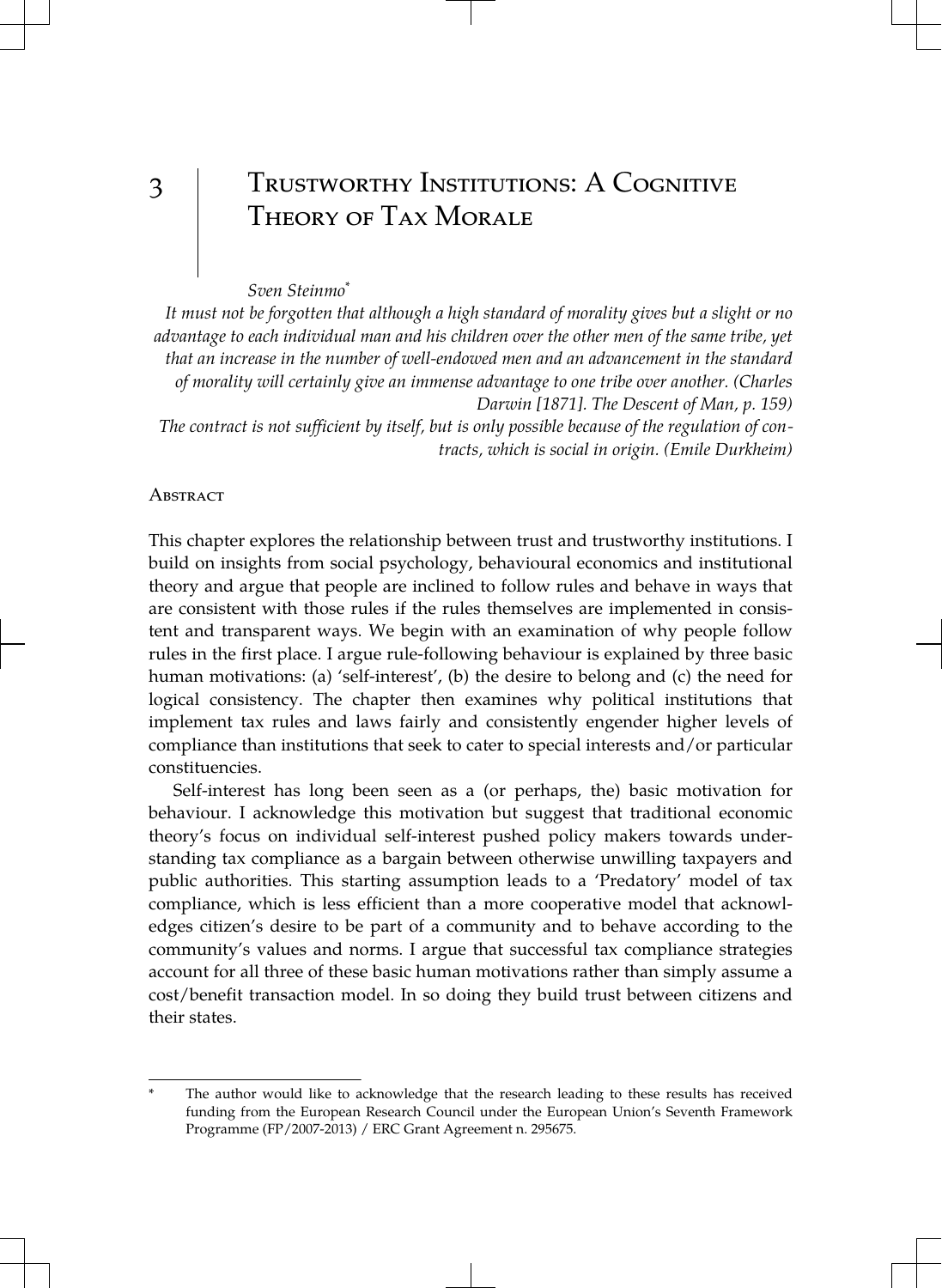High-quality institutions act impartially and thereby help build and maintain the social norm of compliance. They build on people's desire to be part of a community and to contribute to that community. Tax Morale, then, is enhanced by strong institutions that encourage people's better moral character, *not* by intimidat‐ ing taxpayers into compliance.

#### 3.1 Introduction

All large complex societies have free-rider problems. Whereas small-scale societies can monitor the behaviour of group members and observe and punish transgressions against the group's rules and norms, large-scale societies are far more anony‐ mous. It is virtually impossible for a large complex society to consistently monitor all of its members to ensure that they behave according to the rules and norms they are assigned. Hobbes' solution to this dilemma was the dictator. He feared that the true 'nature of man' would lead individuals to defect whenever they had the opportunity and thus make complex and efficient societies impossible absent strong authority that could impose order on society (Hobbes, 1651).

This argument certainly makes a great deal of sense if we accept the autonomous self-interested utility maximizing model of mankind. People only cooperate and behave in accordance with public rules if and when this behaviour is in their self-interest. People will cheat on their taxes, for example, when they believe they are unlikely to be caught and/or they will suffer minimal penalties if they are apprehended. In this model the role of the state is to ensure that citizens believe that the price of defection exceeds the benefits gained through defection (Alling‐ ham & Sandmo, 1972).

Today, however, there is a massive body of literature demonstrating that peo‐ ple will cooperate with others, sacrifice their individual self-interest at times and follow social rules even when there are no direct incentives for them to do so (Andrighetto, Szekely, Ottone, Zhang & Steinmo, 2017; Boyd & Richerson, 2005; Cook & Levi, 1990; Fehr & Gachter, 2000; Fischbacher, Gächter & Fehr, 2001; Hen‐ rich et al, 2001; Levi, 1997; Monroe, 2001; Ostrom, 1998; Torgler, 2002; Tversky & Kahneman, 1974; Weingast, 2005; Yee, 1997; Zhang, Andrighetto, Ottone, Ponzano & Steinmo, 2016). Indeed, for a complex society to succeed and prosper, norms of trust and cooperation must be internalized by the members of that society (Elster, 1989).

There are several (not many, too be sure) large complex societies in the world today that do not depend on the imposition of strong authoritarian rule in order to function. Instead, social life and organization is built – at least to some large extent – on the fact that people wilfully follow the rules of society.

One of the great puzzles in modern social science is the question: how and why does this happen? Why do individuals *choose* to follow the rules – even when they are not being monitored and even when so doing gives them no personal advant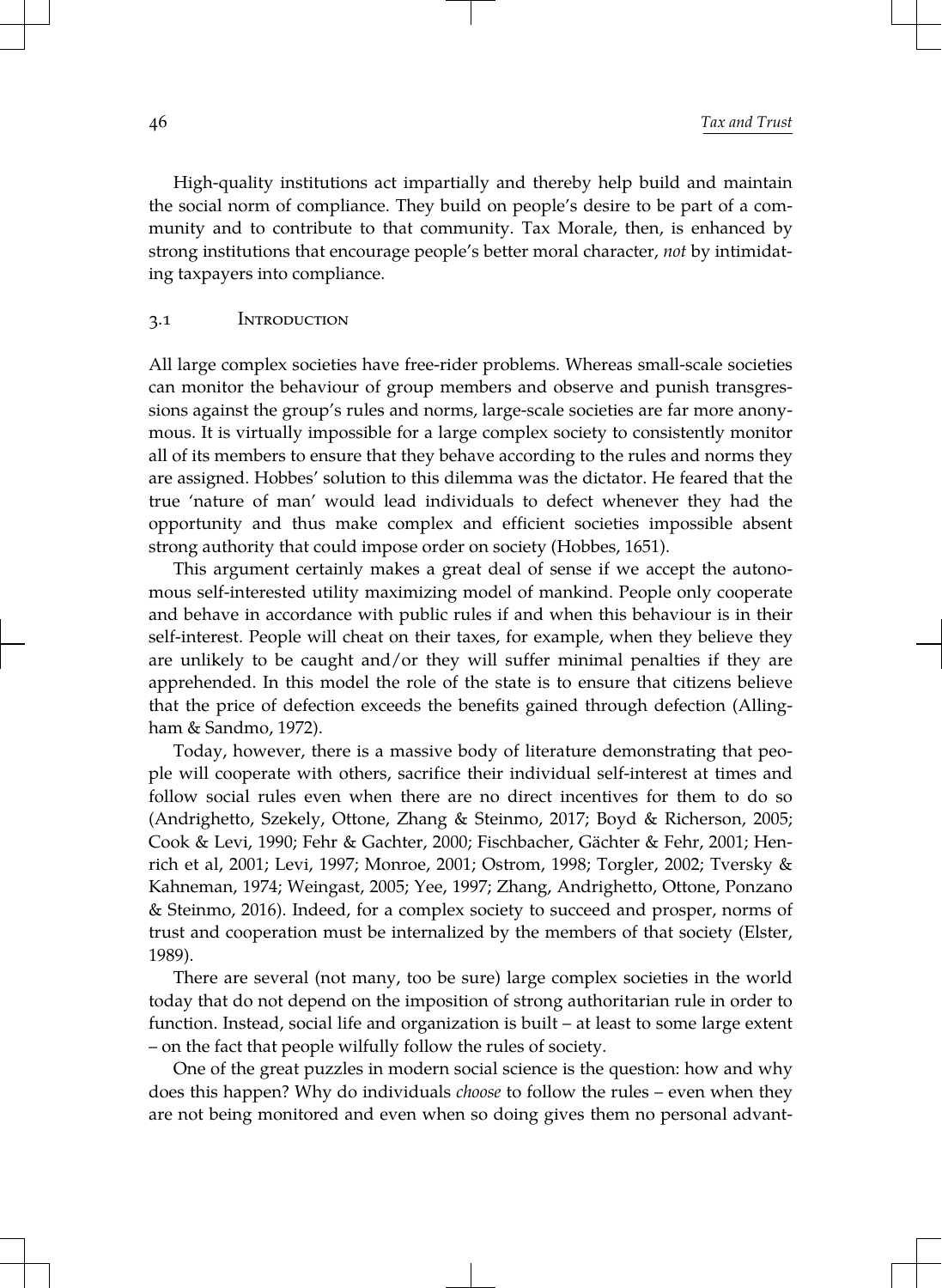age? Or even more remarkably, why would people follow rules – even when it costs them personally to do so? From a purely Instrumentalist account, such behaviour makes no sense. People should only follow rules when it is in their selfinterest. Of course, what is in a person's self-interest can be quite complicated and is obviously not simply a cost/benefit calculation about whether they 'earn' more or less by following the rules. People have long-term and short-term interests, are embedded in many different social/political/economic networks, have reputations for integrity and honesty to protect, etc.

But, a very large body of experimental evidence has been produced in recent years demonstrating that most people follow legal rules and social norms even when they have nothing to gain (Alm & Torgler, 2011; Boudreau, Coulson & McCubbins, 2009; Cook & Levi, 1990; Elster, 1998, 2009; Fischbacher et al, 2001; Gintis, Bowles, Boyd & Fehr, 2006; Green & Shapiro, 1994; Milgram, 1974; North, 1992; Radnitzky, Bartley & Popper, 1987; Smith, 2008; Tversky & Kahneman, 1974).

I suggest that the puzzle of cooperation is only a puzzle if we accept the classi‐ cal economic view of human behaviour and motivation. I propose here an alternative theory of human behaviour, which I call a 'Reasonable Choice' approach. This approach is built on a more complete understanding of the human mind as suggested by much recent cognitive theory. This approach is distinguished from a classical rationalist perspective in two ways: First, instead of assuming people are individually rational, we begin from the basic fact that human beings are '*social ani‐ mals'*. It has been analytically quite useful for scholars to attempt to understand human action when reduced to the individual. But one need not take the intellec‐ tual leap to assume that the individual is singularly motivated by their *individual* self-interest. Indeed, I argue here that the very identity of an individual -- that is to say the definition of self -- cannot be separated from the social context in which this self is defined. In other words, even self-interest is a social construct.

Second, in addition to a preference for sociality, *Homo sapiens* has developed strong preferences for 'cognitive consistency'. Our evolutionary past has given us advanced cognitive capacities that allow us to build and communicate theories that help us understand (and transform) the world around us. We often attempt to 'rationalize' both what we see and how we behave, but our desire to rationalize does not mean that we are in fact fully 'rational'. As a number of psychological studies have shown, the human mind is a 'sense-making machine' that tries to build explanations, or theories, for the world around us (Kahneman, 2011). We rea‐ son, and we rationalize. It is precisely our commitment to these (sometimes irrational) theories that introduces a variety of commonly known biases in human decision-making.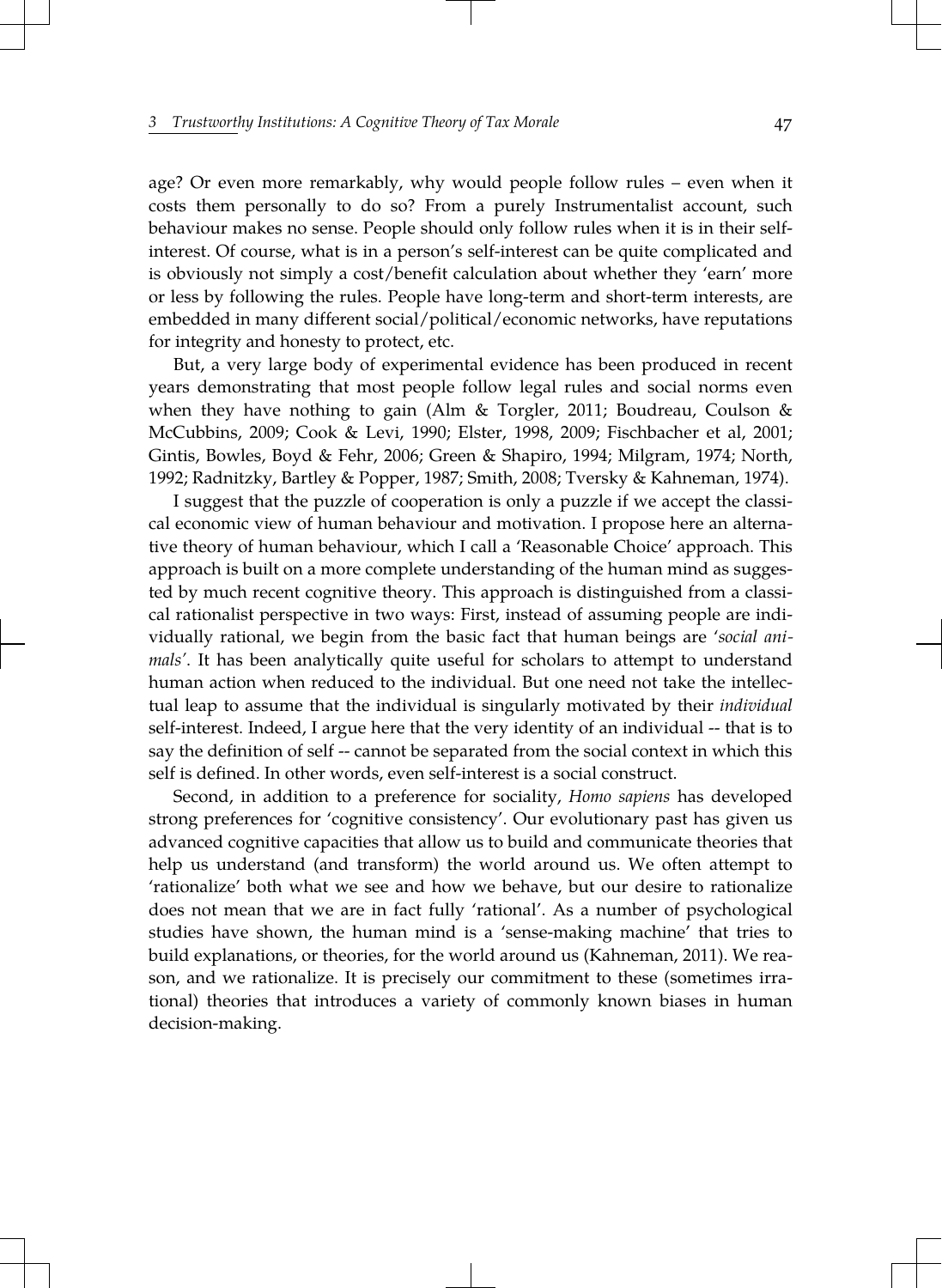## 3.2 Norms

One of the most robust findings observed in both social psychology and behavioural economics is that most people are highly sensitive to the behaviour of others. People pay taxes and engage in all kinds of collective behaviours at least in part because we believe that this is what others around us will do. A huge body of behavioural work by now convincingly demonstrates that people are more willing to contribute to a public good (by paying taxes, for example) if they believe that nearly everyone else is paying as well. Conversely, people will cheat (or refuse to contribute) when they believe that others are not contributing.<sup>1</sup> In short, most human beings frame their own actions in the context of others' behaviour. Why? Because as social creatures we *desire* to do what is expected of us and act according to the norms of the society/group that we are in.

The desire for sociality is one of the most well documented theories in modern social psychology. "The motivation to form and sustain at least a minimum amount of social connections is one of the most powerful, universal and influential human drives" (Baumeister, 2011, p. 121; Baumeister & Leary, 1995). In other words, we do not join groups in order to get more for ourselves. We join in groups, instead, because it is basic to our human nature. We *want* to be part of something. This is why rejection and social exclusion have such profound effects on us and can even trigger aggressive behaviour, emotional numbness and strong hormonal responses (Baumeister, 2011).<sup>2</sup>

Even our individual identity is built in the context of social groups. We are not autonomous actors abstracted outside of our social context. This means more than we want to be around other people. We *desire* to fit into the group and that we *prefer* to associate with others with whom we share some common attributes, behaviours or attitudes and values. This implies that along with our desire to be part of a group, we also have a basic desire to conform to that group's rules and norms. Again, the psychological research on this point is overwhelming. We adapt to and abide by the rules governing our society in part due to the incentives and constraints that confront us, but also because of this deep-seated preference for conformity itself (Janes & Olson, 2000; Mead, Baumeister, Stillman, Rawn & Vohs, 2011). Indeed, violations of conformity can cause physical pain (Kross, Berman,

<sup>1.</sup> In a large set of experimental tax compliance studies, which my research team and I conducted between 2014 and 2017 with over 3,000 participants in five countries, we discovered that one of the best predictors of a participant's willingness to contribute to the public good (called the 'general fund') was their beliefs about how others in their group would behave. *See* "Willing to Pay: Testing Institutionalist Theories with Experiments" ERC, "Frontier Grant" [www.willingtopay.eu.](http://www.willingtopay.eu) For more information on the experimental methods and some findings *see also*: (Andrighetto et al, 2017; Bruner, Attoma & Steinmo, 2017; D'Attoma, Volintiru & Steinmo, 2017; Zhang et al, 2016).

<sup>2.</sup> It is widely recognized that the most effective punishment one can apply in the modern prison is to isolate the individual prisoner and prevent him or her from having contact with other individuals. Some consider this punishment "inhumane".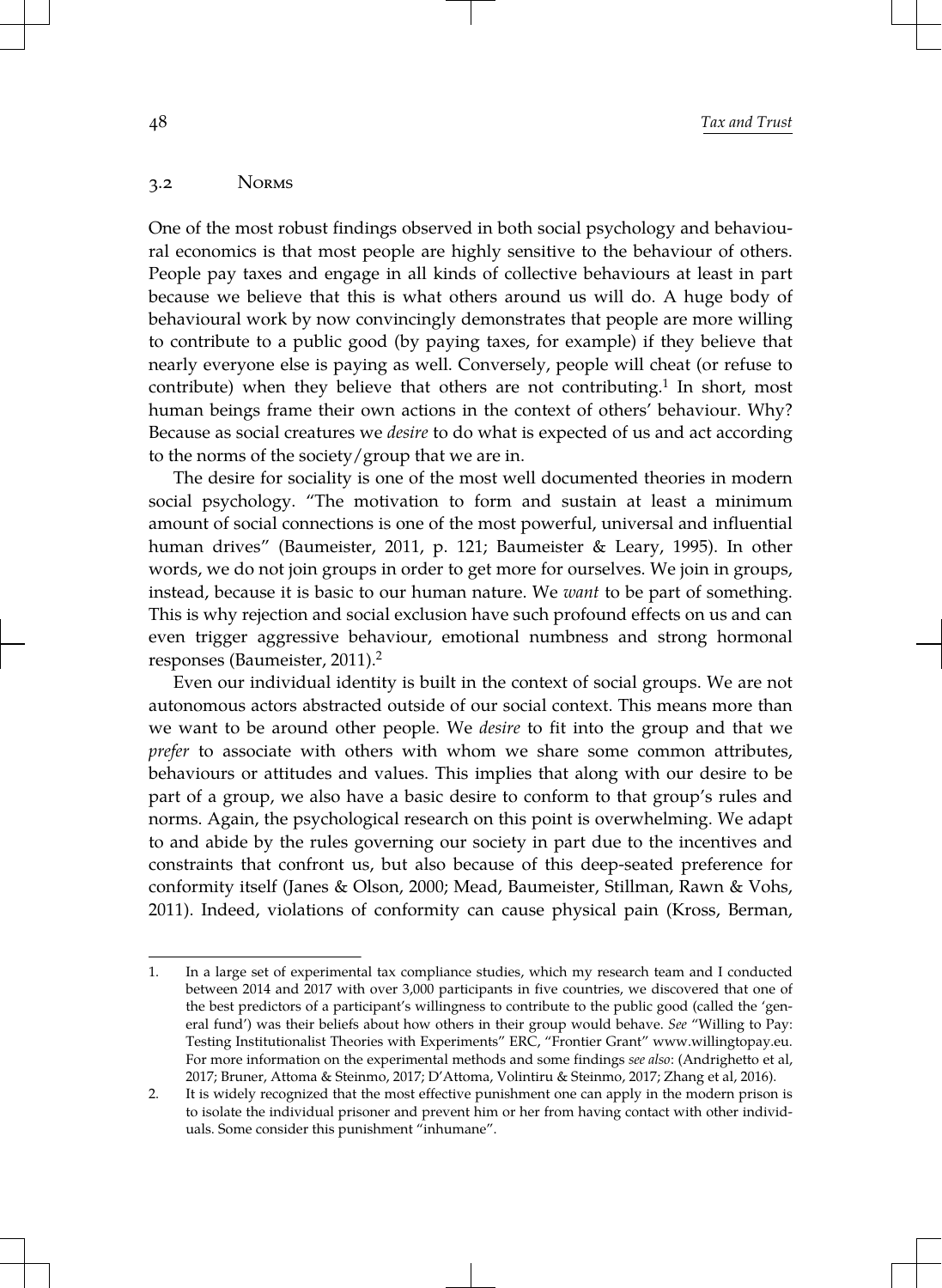Mischel, Smith & Wager, 2011). This is what psychologists call, *Social Identity Theory* (Tajfel, 1982; Turner, 1982). This group-related self-definition in turn prompts us to behave according to the norms of the respective groups.<sup>3</sup>

Though more complex than a simple theory which claims that everyone pursues their individual self-interest, a theory that acknowledges that we are *also* moti‐ vated by a desire to be part of a group is more in line with the empirical facts. It is also common sense. Ask yourself – are you really a purely autonomous actor who only does what is in your individual self-interest, or do also you like being part of something? Do you really calculate your actions according to maximizing what is good for you alone, or do you sometimes also follow along with the group norms? Most of us (at least if we are not autistic) enjoy being part of a group, doing things with the group and even behaving and dressing like other members of the group. Whether we are Americans, French or Swedish; Chelsea fans or Manchester United supporters, Democrats or Republicans, we often adapt our behaviours and even attitudes in the direction of others in that group. We *want* to 'fit in'. In short, our decisions are often led by the desire to conform to the tastes and beliefs of others (Cialdini & Goldstein, 2004; Elster, 1993).

This implies, of course, that some kind of national identity or common sense of belonging is particularly important for tax compliance. While virtually all individ‐ uals have a desire to belong, they may not feel that they 'belong' to the nation at hand. Indeed, it is quite possible for some people to believe that their 'group' is separate from the nation... and consequentially, it is not necessarily their responsibility to pay taxes to that nation state. $4$ 

This fundamental need to be part of a group has significant implications for our understanding for the role institutions play in rule compliance (including tax compliance). In some countries paying your taxes is considered a moral responsibility, in others it is normal and expected to avoid as much as you can. The differences in behaviour, in these cases, is *not* due to differences in citizens' desire to follow rules or be part of a community, they are instead due to differences in the particular social rules and norms that govern the society at hand. It may be easy to believe that norms or social rules are stronger in some societies than they are in others. But there is no evidence for this. We should instead see that *different* rules and norms are enforced in different societies. When a tourist or a visitor comes to a foreign land they often immediately notice that the norms of behaviour they expect are not enforced. This can then lead them to interpret this to mean that there 'are no rules'. Indeed, what could appear to be anti-social behaviour (like ignoring stop signs,

<sup>3.</sup> The starting point for social identity research was set by Tajfel, Billig, Bundy & Flament (1971) – 'minimal group paradigm', a series of experiments showing that individuals tend to favour their own 'in-group' at the detriment of an 'out-group' – even if the groups consist of unknown others and membership to groups is randomly assigned.

<sup>4.</sup> I thank one of the anonymous reviewers for noting the importance of sub-groups in the context of these arguments.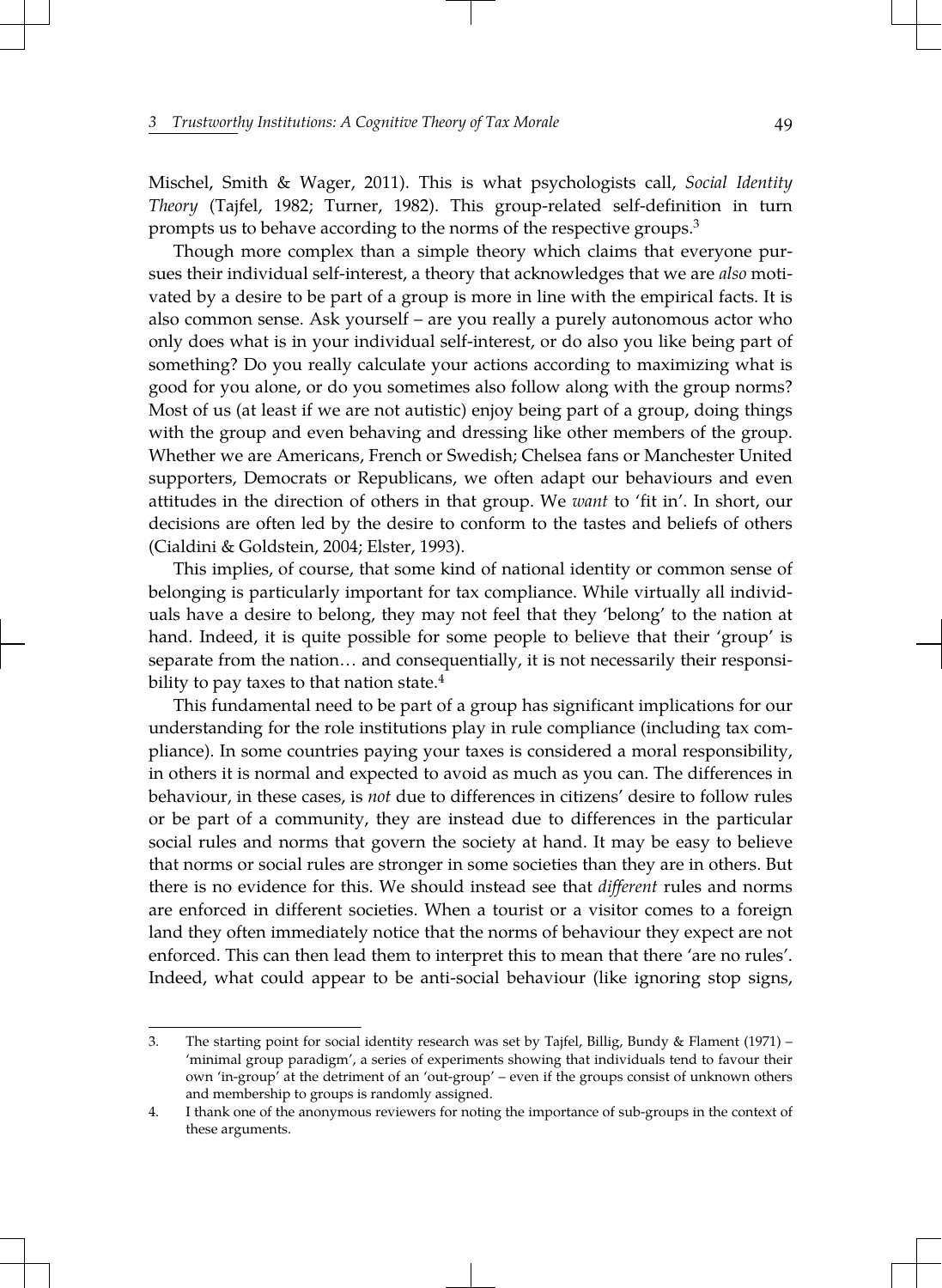throwing trash out the window, or not paying your taxes) then, should instead be understood as examples of rule-following behaviour and, ironically, a product of the 'desire to belong'.

### *3.2.1 Cognitive Consistency – The Mind as a Theory-Building Machine*

Acknowledging that humans are social creatures and that they tend to follow and adapt to group norms is insufficient for helping understand why so many people actually pay their taxes, however. After all, for the most part we pay our taxes privately. It would be perfectly possible to be part of a community that pays its taxes diligently, but still cheat when you are filling out your tax form all by yourself. So, why do we (or most of us) do it? Why do we pay our taxes if we feel we can get away with hiding part of our income? For that matter, why do we not throw garbage out the car window, even when we know no one is looking?

In order to understand why we behave according to social norms and/or follow rules even when no one is looking, we need to appreciate one of the most unique features about the species *Homo sapiens*: our desire for *cognitive consistency.*

Instead of reducing our motivations to simple cost/benefit calculations (how‐ ever bounded or limited they may be) recent research in the behavioural sciences has come to see the human mind as a 'sense-making' machine instead of a rational cost/benefit calculator (Kahneman, 2011; Torgler, 2002; Tversky & Kahneman, 1975, 1992). In this view, humans have evolved quite sophisticated logical/cogni‐ tive capacities that have co-evolved with our abilities to communicate increasingly sophisticated symbols and theories. These features of the human mind have allowed humans to grow increasingly complex rule systems and increasingly larger and more complex societies.

It is important to note that as societies became larger and more complex, we did not lose our desire to be part of a group, instead we gained the ability to see our 'individual' roles as distinct from one another. We developed a 'theory of mind'. In short, humans evolved the ability to see ourselves and our roles as separate and distinct from the group, but we did not, therefore, lose our need to be part of that group.<sup>5</sup>

The act of following rules – or even being able to know how general rules apply to a particular situation is in fact an act of theory building. The human brain has a remarkable ability to build such theories, or what Walter Lippmann called 'pic‐ tures in our heads' (Lippmann, 1922). Indeed, perhaps the most unique feature of human cognition is this ability to apply the general to the specific and to be able to

<sup>5.</sup> As Darwin himself noted in *The Descent of Man* (see quote at the opening of this chapter), undoubtedly, there were some groups or populations in which members pursue their self-interest beyond and in advance of their societies to the point at which these populations must have been eventually outcompeted by those societies which developed a more stable balance between the individual and the group.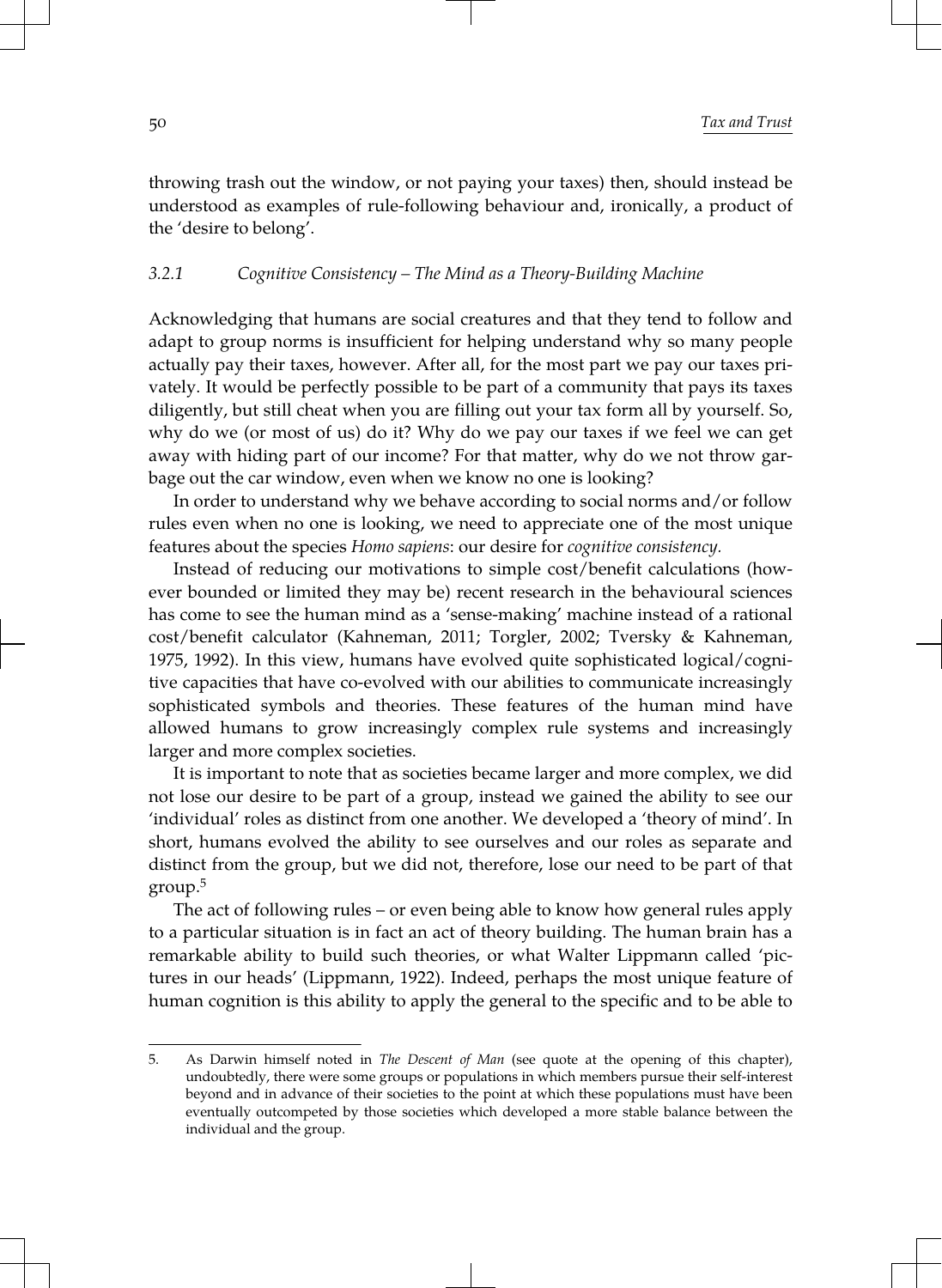see how a specific case fits into a pattern that can be generalized. The point here is that not only *can* human beings build theories that help them make sense of the world around them, they also *want* to make sense of the world around them. Our mental models, or theories, are not simply efficiency devises that help make decisions easier. They become preferences. We become committed to these theories (even when they are wrong).

Once again, we find that another large body of psychological and cognitive research demonstrates that humans have strong preferences for cognitive consistency. Indeed, acting in ways that violate these models creates a phenomenon called 'cognitive dissonance' and can create a host of emotional, hormonal and even physical maladies (Abelson & Bernstein, 1963; Festinger, 1957). Why? Because acting in ways that conflict with our models about how we should act undermines our "strong need to enhance their self-concepts by behaving consistently with their actions, statements, commitments, beliefs, and self-ascribed traits" (Cialdini & Goldstein, 2004; Cialdini & Trost, 1998).

This basic drive for consistency has several implications for why we pay taxes, why we follow rules generally, and ultimately how and why complex societies are even possible. First, because our need for accuracy and consistency, we adapt our behaviour as well as our attitudes towards the institutions surrounding us. As we saw above, most human beings want to be part of a group. Indeed, their very definition of self, their identity, is built in the context of their group (or groups). Quite logically, then, if I am part of a group, I will want to behave, look and even act like members of that group. When we consider choices such as whether we should drive above the speed limit, throw garbage out the window or declare all our income to the taxman, we naturally look around us for references to what we are 'supposed to do'. Even when we are outside that social context, perhaps we are alone (or on vacation outside away from home), we will still behave according to the rules/norms of the group with which we identify. This is because acting differ‐ ently would be inconsistent with our understandings of who we are, and this behaviour is consistent with this identity.

Consider the curious act of tipping in a restaurant. Most people tip according to the norms and customs of their local community – even when they are away from home. This is completely 'irrational' of course. Surely it may be self-interestedly rational to tip at local restaurants since you may return there and hope for good service and/or you want to demonstrate your generosity to others who may observe your behaviour. But why should we tip if we are at a café to which you will never return and where no one who is there will ever see us again? The answer is simply that to not tip at this random café would be inconsistent with what you normally do and what you normally expect of yourself. To act one way while traveling across the country and another way while at home would create *cognitive dissonance* (Festinger, 1957).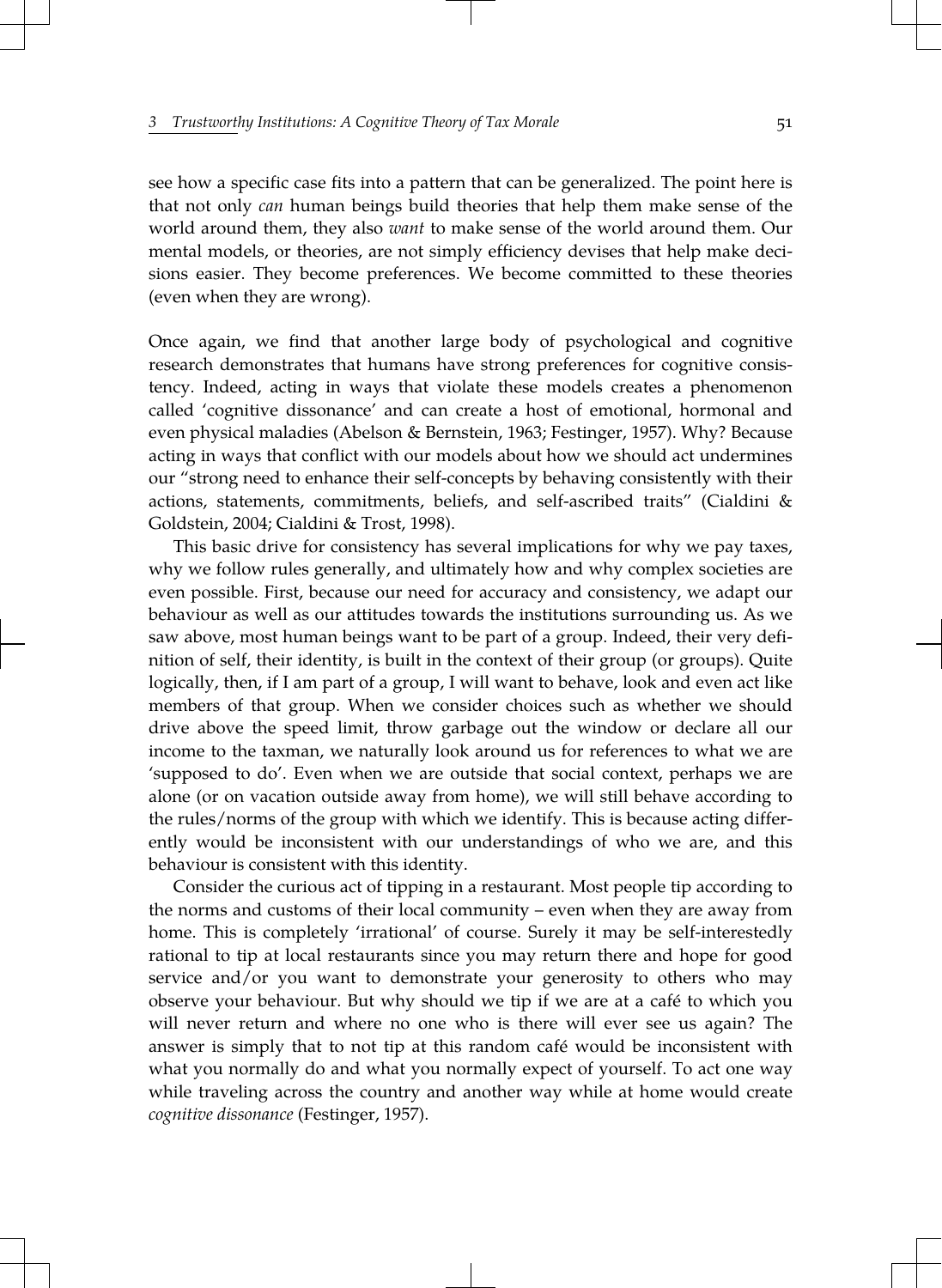James March and Johan Olsen's term 'Logic of Appropriateness' (March & Olsen, 1989) captures many of these insights. March and Olsen argue that in addi‐ tion to the 'Logic of Consequences' humans operate according to what they feel appropriate. But how does one know what 'appropriate' behaviour is? Certainly, we can and do observe others' behaviour. But if all we did was follow the crowd, we would not know how to behave in novel situations. Due to our developed cognitive capacities and our desire for accuracy and consistency, even when we are totally alone and unobserved, most of us will abide by certain norms and rules. Why? Because to behave differently would violate our need for accuracy and consistency. While there are exceptions to every rule, almost no one wants to think of themselves as acting randomly or behaving inconsistently. Even when we do so, we invent narratives through which we can 'make sense' of our behaviours.

# 3.3 INSTITUTIONS  $\rightarrow$  Norms  $\rightarrow$  Behaviour  $\rightarrow$  Trust

So far, I have argued that humans have a fundamental need to associate. This 'need to belong' motivates our behaviour because we observe others' behaviour in a community (the social and behavioural rules they follow) and have powerful temptations to follow these rules for individual/instrumental reasons. Second, we are motivated to be consistent. Consistency may be 'the hobgoblin of dull minds' as Emerson famously noted, but it is also profoundly human.

In the next section of this chapter I will try to draw a link among our motivations for rule-following behaviour, political institutions and trust. The key to my argument is that while people might prefer to behave according to their group norms, they are also self-interested and rational. Thus, if they believe that every‐ one, or nearly everyone, is behaving according to a particular social norm, they are likely to do so as well – even if this may mean some personal sacrifice (Andrighetto et al, 2017; Conte & Andrighetto, 2013). But if the individual believes that others are not behaving according to that norm or rule, then neither their social preferences, nor their preference for cognitive consistency will encourage pro-social behav‐ iour.

This is why context and rules matter so much. If you are motivated both by a desire to cooperate *and* by a desire to get the most for yourself, what you actually do in any particular situation depends a great deal on the situation. If the incentives are extremely clear in favour of cooperation, even those who are more selforiented are likely to cooperate. If the incentives for maximizing your individual self-interest by defecting or cheating on others are very strong, even those who have a preference for cooperation may well 'defect.' If, on the other hand, it is not clear whether you are personally advantaged by cooperation – or behaving in a more self-interested way – then some people are likely to cooperate and others to defect.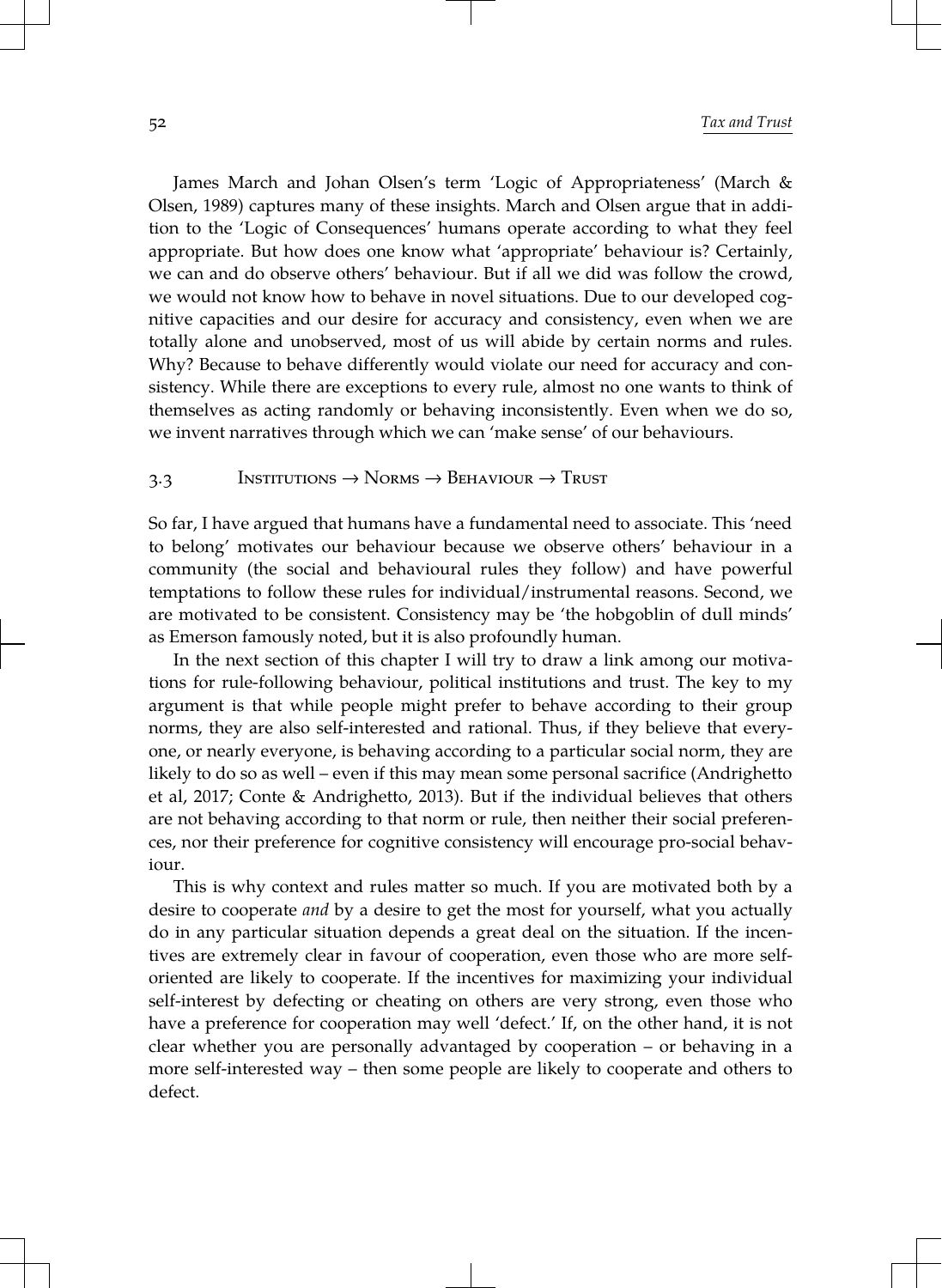It is precisely for these reasons that political institutions play such a powerful role in shaping both our collective identities and individual behaviours. Rules set by our governments tell us what to do. They tell us both what is expected and what is likely to happen if you do not follow the rules. *Trustworthy institutions* are the ones that apply rules fairly, consistently and transparently. When tax rules, for example, are applied fairly and equally across society, citizens and taxpayers are more likely to comply with these rules – even if they have the opportunity to evade the rules.

In short, effective institutions establish and reinforce social norms. Ineffective and/or inefficient institutions, in contrast, apply rules haphazardly and or allow some members of the community to be exempted from or disobey the rules. In other words, they do not establish or maintain consistent norms. When people observe (or believe) that others are not behaving according to the social norm, they are inclined to defect as well. In some ways, you can say that the norm itself becomes 'it is okay' to cheat or free ride.

Recent research has shown that there is a very strong correlation between 'The Quality of Government' and Trust (Porta, Lopez-de-Silanes, Shleifer & Vishny, 1999; Rothstein & Teorell, 2012; Rothstein & Uslaner, 2005). Why? As Rothstein and Teorell argue, corruption, responsiveness and policy outputs certainly matter, but, it is 'impartiality' that is really key.

Our definition of impartiality in the exercise of public power is the following: When implementing laws and policies, government officials shall not take into consideration anything about the citizen/case that is not beforehand stipulated in the policy or the law.

#### Quoting Geoffrey Culpit's definition:

To act impartially, is to be unmoved by certain sorts of considerations—such as special relation‐ ships and personal preferences. It is to treat people alike irrespective of personal relationships and personal likes and dislikes (Rothstein & Teorell, 2012).

The more important effect of impartiality is 'psychological' (Feld & Frey, 2002), because impartial institutions can reinforce positive social norms. They do this because they treat their citizens equally *and consistently* regardless of their status, wealth, political position or group. In short, they enforce rules equally across their constituencies and this in turn reinforces the norm of contribution because tax pay‐ ers are more likely to believe that everyone (or nearly everyone) is following the norm. Once again, because we are social creatures, when we see people following the rules, we are more likely to follow the rules ourselves - even when our behaviour is done in private. On the other hand, if we find significant defection around us, then we are more likely to defect ourselves. It seems reasonable that where peo‐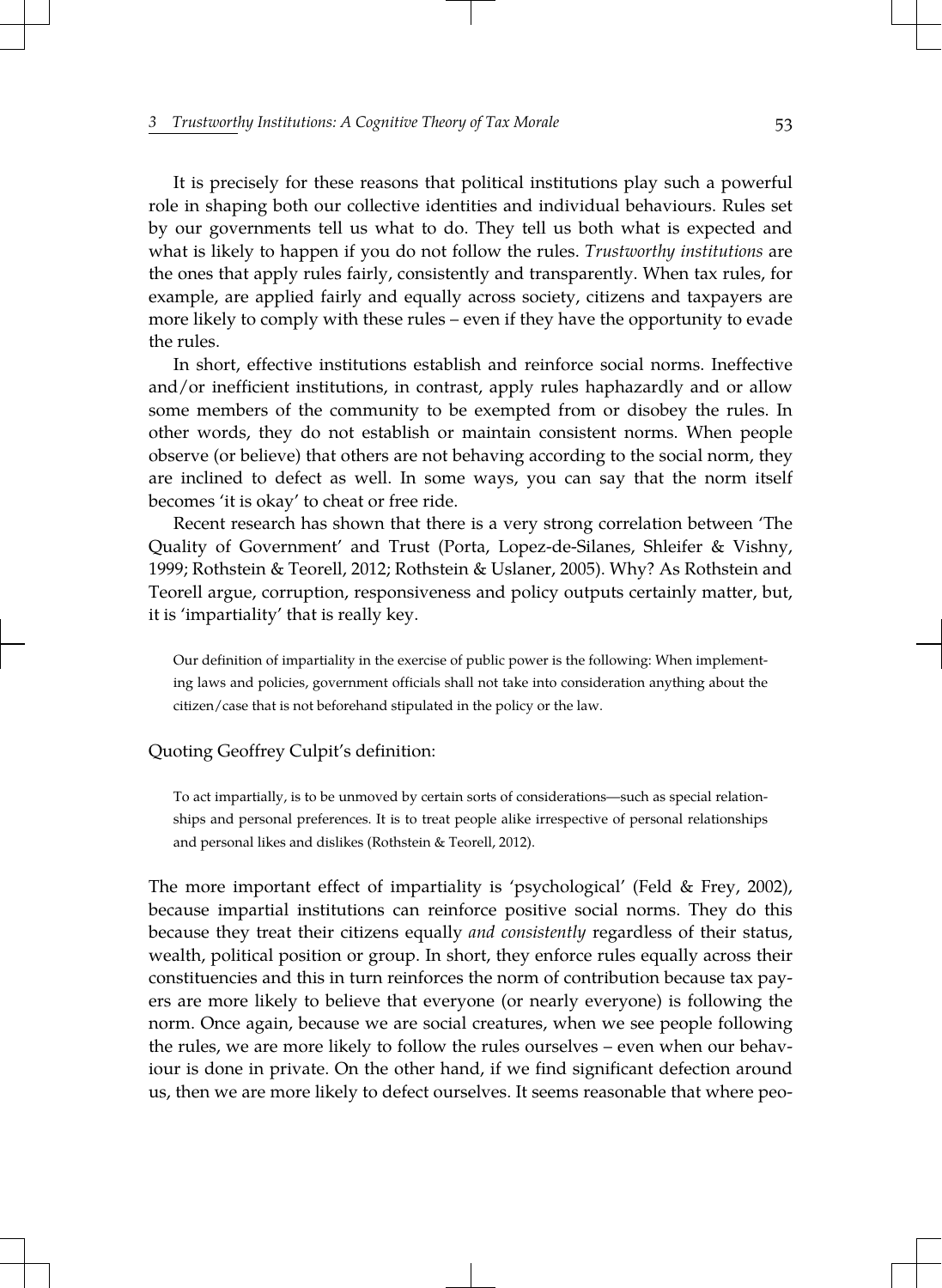ple feel that no one else, or very few others, will pay to the public good, it is very likely to think that it is 'okay' to cheat as well.<sup>6</sup>

For the norm of tax compliance to become embedded or generalized in society, it must become salient across that society. In other words, the expectation must be the *most* people abide by the norm – even if there is some evidence that not every‐ one does.<sup>7</sup>

A growing body of literature on the relationship between institutions and trust supports this view. For example, Tom Tyler in his important study, 'Why People Obey the Law', supports the view that the evaluation of authorities and institu‐ tions is shaped by concerns about procedural justice (Lind & Tyler, 1988).

When people generalize about the legal authority based on their personal experiences, they focus most strongly on questions of procedural justice. Similar findings are obtained when one explores the effects of experience on the relationship of legitimacy to compliance. If people have an experience not characterized by fair procedures, their later compliance with the law will be based less strongly on legitimacy of legal authorities. Therefore, not experiencing fair procedures undermines the legitimacy. (p. 172).

Similarly, Stefan Kumlin's fascinating work on the relationship between public institution and trust in Sweden draws very similar conclusions arguing that the design of experienced welfare state institutions affects political orientations. His evidence demonstrates that personal experiences with the welfare state are more important than economic experiences (*e.g.* receiving benefits. In short, people care more about how they are treated and whether they are treated fairly than the ultimate outcome (Kumlin, 2002).<sup>8</sup>

Schneider and Ingram's analysis of attitudes towards the welfare state in Amer‐ ica also points in this direction – but makes a broader point:

<sup>6.</sup> Of course, norms are not always generalized throughout a whole society (*see*, for example, Trax‐ ler, 2010). Indeed, there can be many, even competing, norms within a society or social group. For example, there can be strong expectations that an individual should behave one way to some members of the group, and quite differently to other members or the group and/or non-group members. This suggests that the influence of a norm is crucially related to the degree to which individuals' attention is focused on that norm in the particular context (Bicchieri, 2006; Cialdini et al, 1991; Xiao & Houser, 2011). A strong personal commitment to a general norm does not necessarily predict behaviour in a particular case if that norm or expectation is not activated in the situation at hand.

<sup>7.</sup> Andrighetto et al (2013) argue that the *salience* of a particular norm is key to understanding behav‐ iour in specific cases. Whether a particular norm is salient, though, depends on "several contextual and social factors. For example, the amount of compliance, the intensity and frequency of norm enforcement, the enforcement typology, the credibility and legitimacy of the normative source and of the punishing actor are all acts through which it is possible to infer how salient a norm is in a certain community".

<sup>8.</sup> *See also*, Rothstein, 1998, 2011.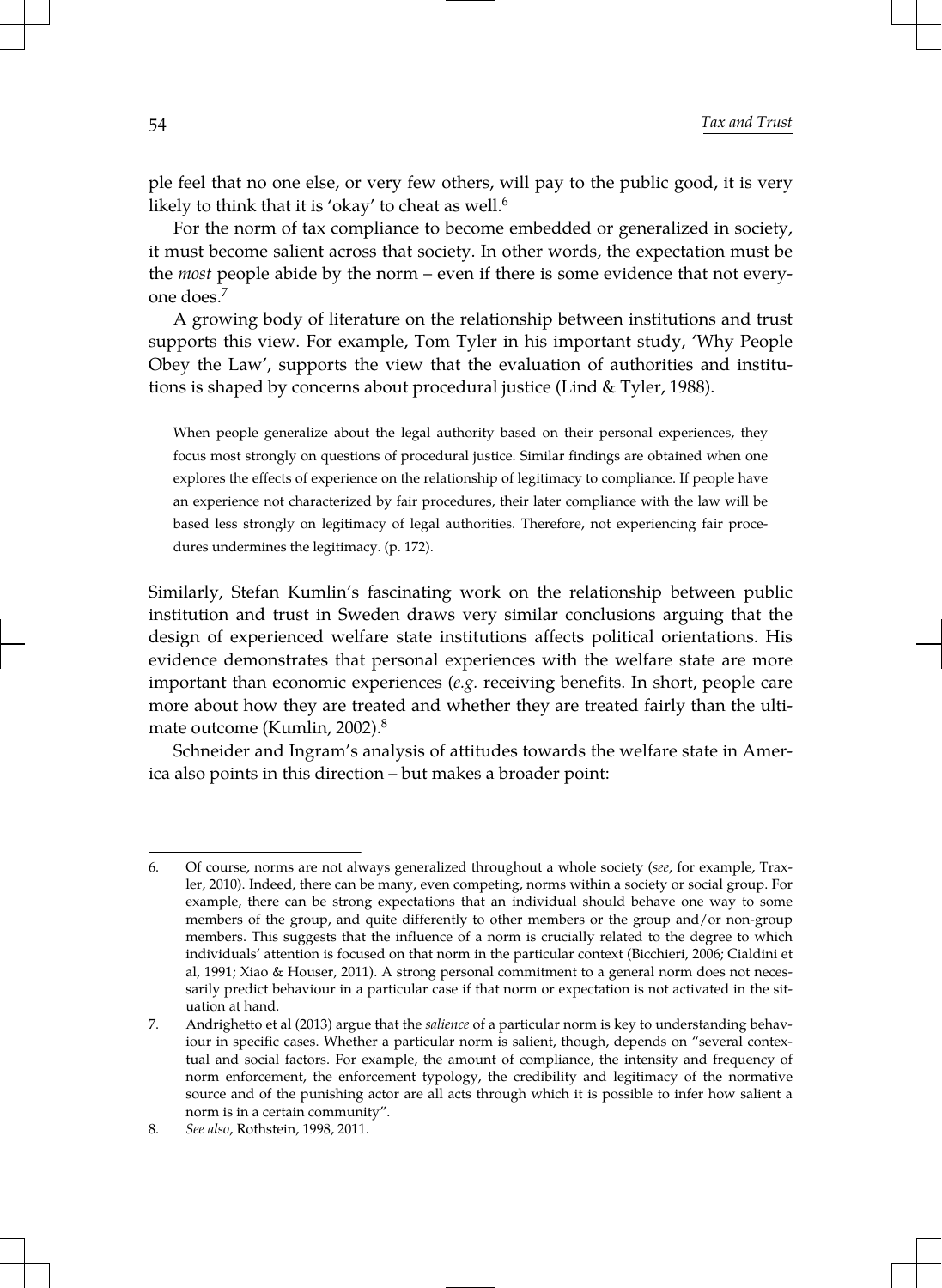The theory of design presented here contends that attitudes and participation are influenced by public policy [...] Public policy is an important independent variable that shapes citizens orientations and perpetuates certain views of citizenship (Schneider & Ingram, 1997, pp. 200-201).

Recent work by Israel Marques examines social policy preferences in Russia and draws similar conclusions. He points to the fact that states that are more porous to influence of both internal and external actors are not only less efficient in delivering services, they are also less likely to deliver services equitably. Similarly, they are less likely to distribute the tax burden fairly and equitably. Following Mares, he suggests that this inequality itself can create disaffection with the state. "In other words weak states are less legitimate than strong states in part because they are more likely to be subject to the influence of particular actors" (Marques, 2015). The key point here, for my purposes at least, is that institutions that do not practice unequal enforcement of the rules undermine the legitimacy of the rules themselves. In this context citizens (and taxpayers) can easily believe that the 'norm' is *to evade.* This is clearly a major problem in countries like Italy (D'Attoma, 2017, 2018; Hien, 2018).

Arguing in a similar vein, Marques and Sokey conduct comparative laboratory experiments in study attitudes in Russia and the US and conclude as follows:

Scholars have often focused on how poorly functioning government institutions create losers and, in general depress support for the provision of any public goods. We argue, however, that poorly functioning institutions create winners and losers (Marques & Sokey, 2016, p. 2).

Once again, the point here is that when a citizen/taxpayer sees 'winners and los‐ ers' around her, she is less likely to be convinced that norms are being consistently followed. In this event, her self-interest motives are likely to dominate over her sense of social responsibility.

Finally, Rothstein and Uslander argue that inequality can have similar effects.

The policy implications that follow from the authors' research is that the low levels of trust and social capital that plague many countries are caused by too little government action to reduce inequality. However, many countries with low levels of social trust and social capital may be stuck in what is known as a social trap. The logic of such a situation is the following. Social trust will not increase because massive social inequality prevails, but the public policies that could remedy this situation cannot be established precisely because there is a genuine lack of trust. This lack of trust concerns both 'other people' and the government institutions that are needed to implement universal policies (Rothstein & Uslaner, 2005).

"On the other hand," as Marques and Sokey have argued, "some actors may be able to take advantage of weak institutions in order to secure privileged access to property rights, favorable policies, or other favors [...]. Weak state capacity, con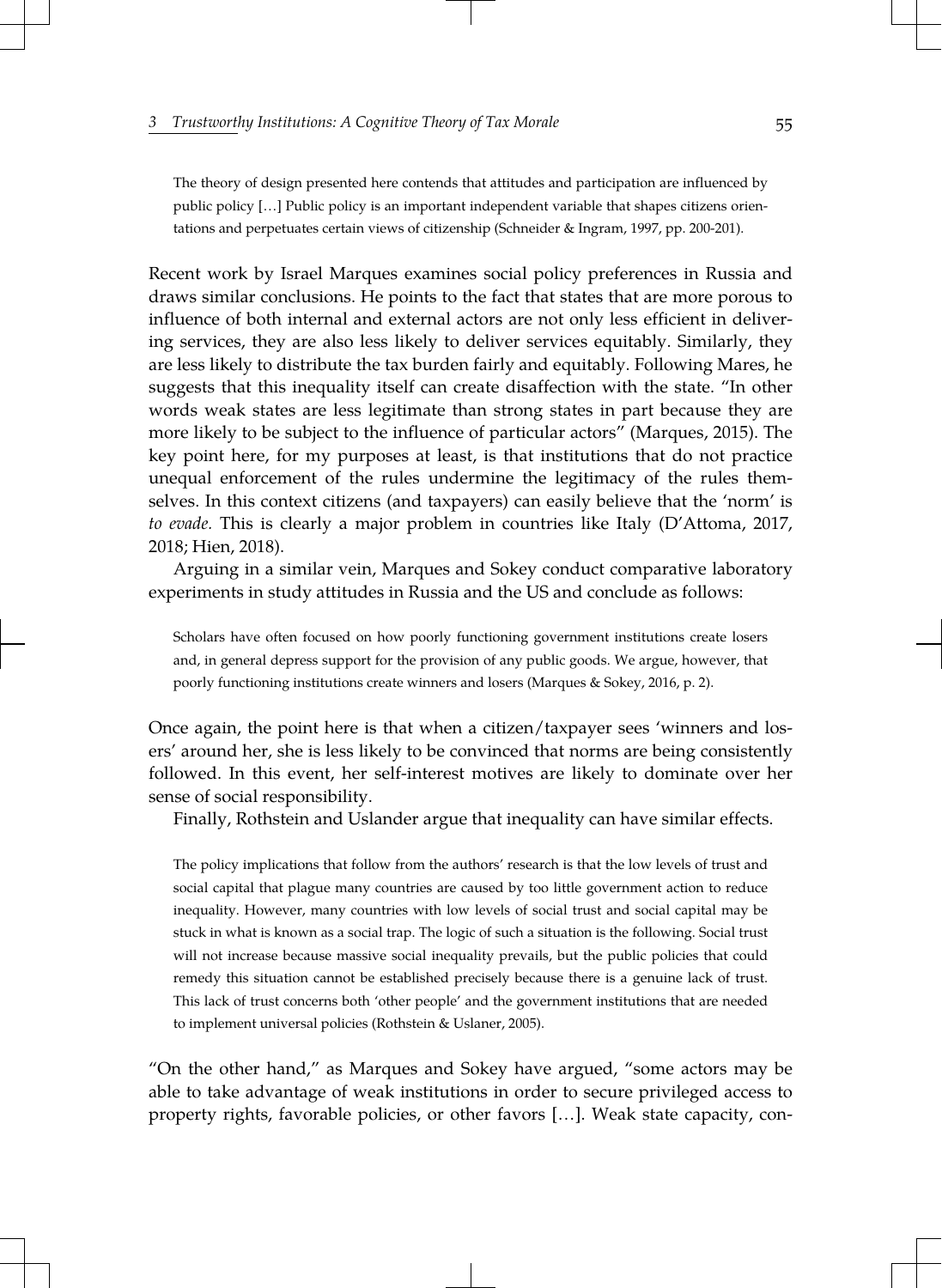versely, enables those with mobile assets and low visibility to the state to free-ride on others' contributions to public goods" (Marques & Sokey, 2016, p. 4).

When the rules of society are clear and (nearly) universally enforced, most people will comply. When most people comply, more people comply. When more peo‐ ple comply, they create more social goods. More social goods lead people to believe, quite reasonably, that society is fair and just. If society is fair and just, reasonable people will want to behave appropriately and correspondingly behave in a fair manner. You will be more altruistic. If you are more altruistic, the people around you are more likely to behave more altruistic. Also, if you and most of those around you behave more altruistically, you will be more likely to shun those who are selfish.

## 3.4 Tax Morale, Culture and Political Institutions

Many studies in the past treated 'tax morale' as a black box without discussing or even considering how it is built or maintained.

It is usually perceived as being part of the meta-preference of taxpayers and used as a residuum in the analysis capturing unknown influences to tax evasion. The more interesting question then is which factors shape the emergence and maintenance of tax morality (Feld & Frey, 2002, pp. 88-89).

I submit that tax morale can be understood as a positive social norm that is built and reinforced by effective public institutions and public policies. Instead of view‐ ing all citizens as would-be evaders who will only contribute to the public good for fear of being caught, we should instead consider taxpayers as offering what Mar‐ garet Levi calls 'contingent consent' (Levi, 1997). But we should especially note that consent is contingent not only on getting something in return for the tax money put in, but also on the taxpayer's perception as to whether the social norms prevalent in the society are enforced consistently. No one wants to be a sucker, to be sure. But neither do most people want to be a free rider.

Countries with relatively high levels of tax compliance tend be relatively weal‐ thy, have less poverty, less corruption, less violence and more efficient institutions. In these societies people tend to obey laws, pay their taxes, trust each other and are happier. You do not have to be a rocket scientist, or even a social scientist, to know that these factors are related to one another. But how? Are some societies more suc‐ cessful than others because they have better institutions, or are the institutions bet‐ ter because they have better people? Is the key difference between Sweden and Italy the fact that Swedes are more honest and trustworthy, whereas Italians are more dishonest and untrustworthy? In other words, are the differences between the more successful societies and the less successful societies matters of culture or institutions?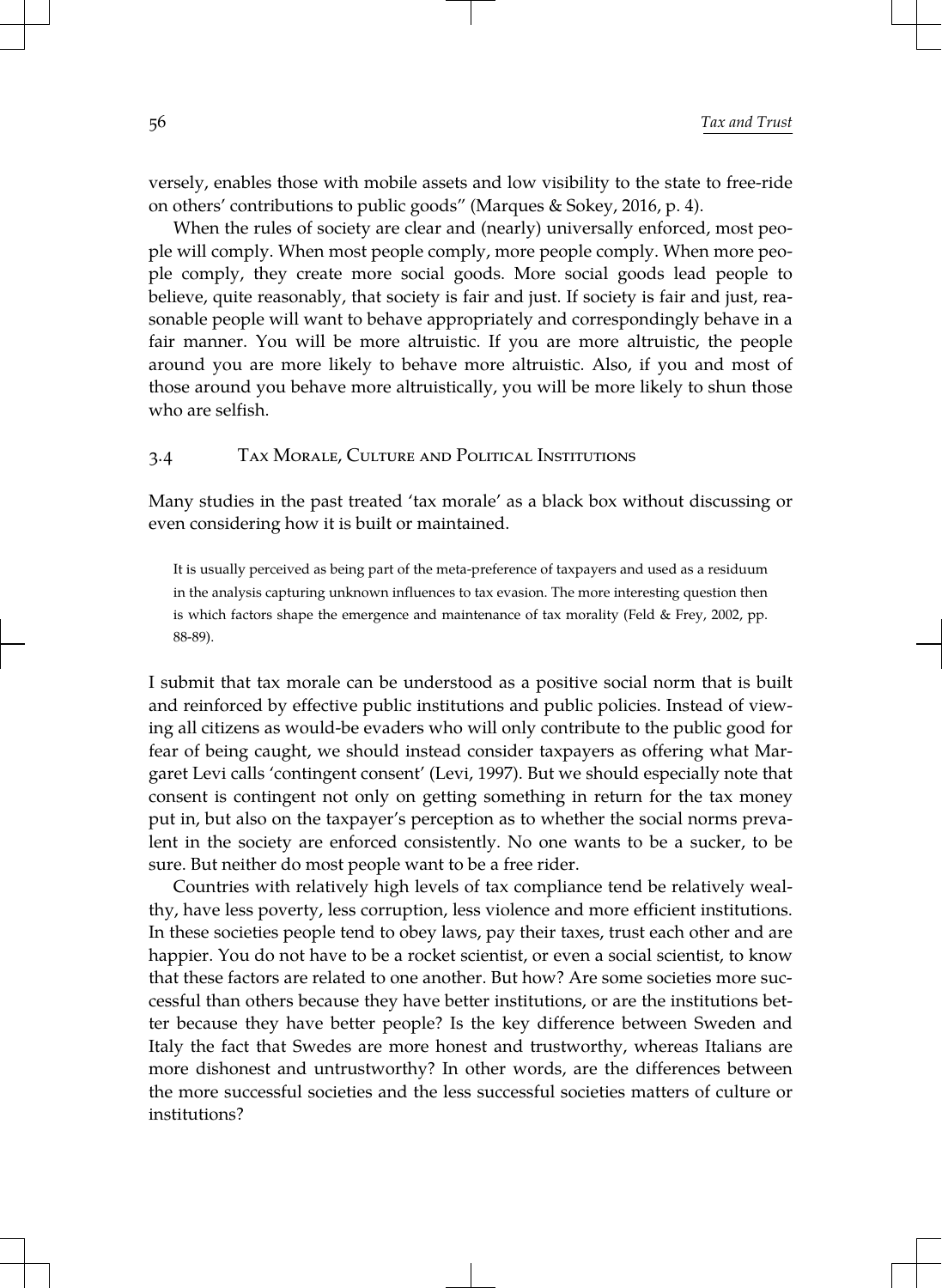While it is obvious that there is an iterative relationship between institutions and culture over time, our research and analysis convince me that the key to explaining variation cannot be found in basic cultural differences. People do not trust governments when governments are untrustworthy. When governments are untrustworthy, the laws – and more importantly the implementation of the laws – are biased in favour of certain groups or individuals. In this case, citizens and taxpayers have little reason to be willing to sacrifice their short-term self-interest. In other words, if they can cheat and get away with it, they will. And, of course, the more people that shirk, evade or defect, the more this behaviour becomes the expected norm.

Sweden, for example, is widely recognized as having developed one of the most efficient tax systems in the world today. Tax compliance in Sweden is at least as high as, if not higher than, in any other country in the world. Despite a very high tax burden, Swedes have enormous faith and trust in their tax authorities (Wittberg, 2010). This is largely because Swedish political institutions generally, and tax collection authorities in particular, are perceived to be impartial and fair (Wittberg, 2012). Italy, in contrast, is often disparaged for having one of the lowest levels of tax compliance in Europe. 'Culture' is quite often presented in both the public media and academic publications as the central explanation for these differences. Quite bluntly, Swedes are perceived to be honest and trusting whereas Italians are often characterized (even by their own governments) as shifty and untrustworthy. Swedish institutions work so well, the logic runs, because Swedish citizens are par‐ ticularly honest while the Italian state seems rather dysfunctional because it is run by Italians. Our analysis argues differently. Indeed, when given clear and transpar‐ ent rules in a tax compliance experiment, Italians cheat only marginally more than Swedes (Andrighetto, Zhang, Ottone, Ponzano, D'Attoma & Steinmo, 2016).<sup>9</sup> The key point here is that in the real world, Italians do not benefit from the clear, transparent and impartial institutions that Swedish citizens benefit from. (D'Attoma, Volintiru & Steinmo, 2017; Jansson, 2018; Nistotskaya & D'Arcy, 2018).

Anyone who has spent time in Sweden and Italy will confirm that there is plenty of anecdotal evidence to support these theories. Swedes do appear to be particularly law abiding in general whereas Italians often seem to make up their own rules as the go (or drive). But is this not because Italians cannot follow rules and Swedes are simply complaint? (Try ordering cheese with fish in an Italian restaurant.) Instead Italians nearly universally believe that tax rules will not be

<sup>9.</sup> There is insufficient space here to adequately discuss the cross-national experiments we have conducted. Briefly, though we can see we conducted a large set of tax compliance experiments in five countries (Sweden, Italy, Britain, the US and Romania). We ran sessions is 17 different laborato‐ ries in these countries and included over 3,000 participants in the study. The interested reader is referred to: (Andrighetto et al, 2016; Pampel, Andrighetto & Steinmo, 2018; Zhang et al, 2016) and the ERC-funded research project "Willing to Pay?" Generally, *see*: [www.willingtopay.eu](http://www.willingtopay.eu). In this work we show that 'culture' is a poor explanation. However, expectations of other behaviour (norms) can be quite a powerful motivator in tax compliance.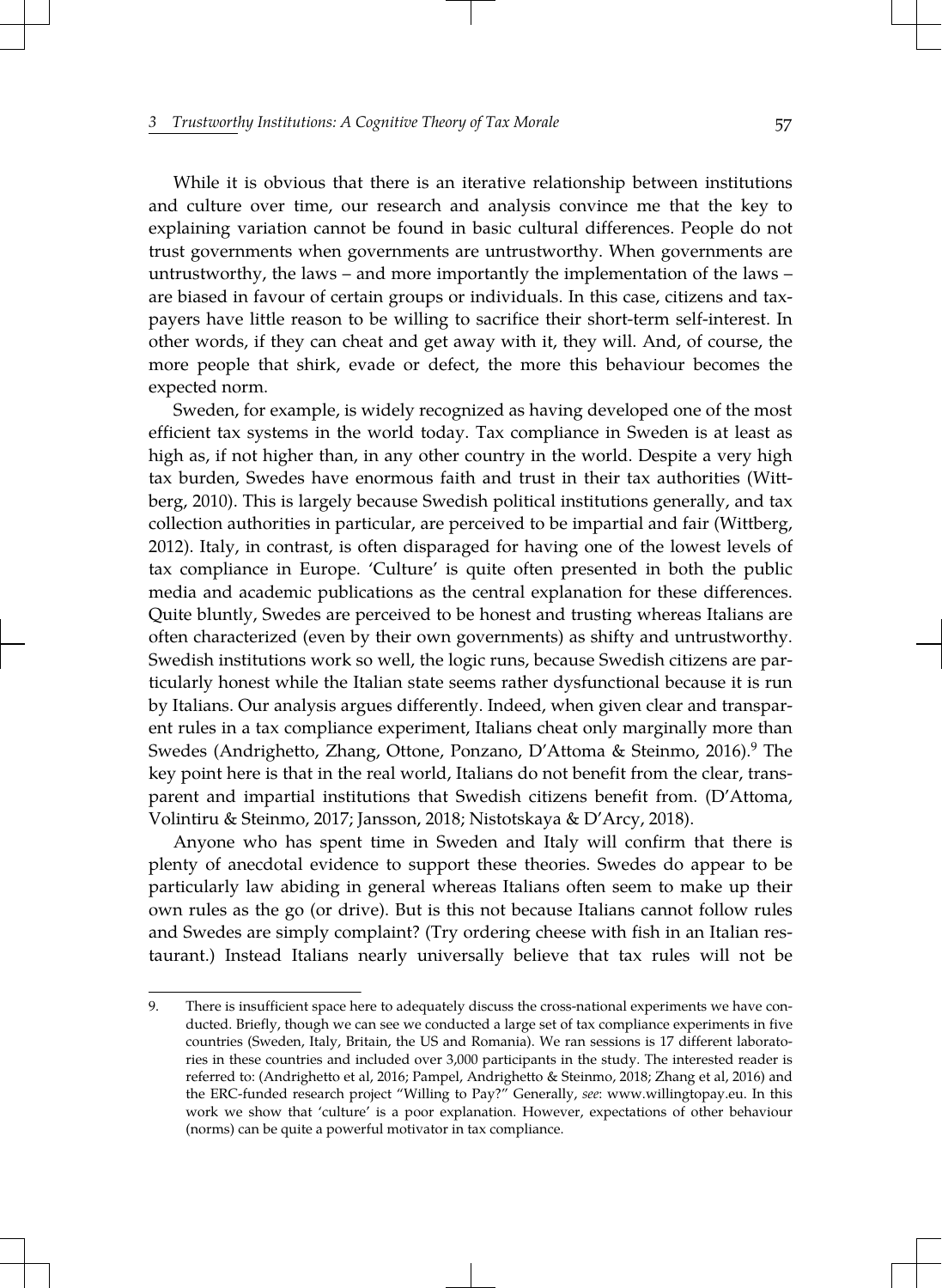enforced equally (if at all) whereas Swedes quite reasonably believe that if a rule applies to them individually, it will apply to everyone equally.

The high levels of compliance found in countries like Sweden are the envy of much of the world. Policy makers and economists alike are often surprised that the Scandinavians – with their very high levels of taxation – also have a very high lev‐ els of compliance. This surprise comes from the basic presumption that citizens are purely self-interested utility maximizers. It is 'rational' to evade taxes if the tax burden is heavy, their theories argue. If, however, we view human beings as motivated by multiple factors including their desire to be part of a group and cognitive needs for logical consistency, we can then begin to make sense of this otherwise puzzling behaviour. In short, it may not be economically 'rational' to contribute to the public good when you believe you can get away with not paying… but it is both human and reasonable.<sup>10</sup>

### 3.5 Conclusion and Some Implications

I argued above that there is an iterative relationship between institutions and cul‐ ture. This implies that either vicious circles of vice or virtuous circles virtue can develop in different contexts. It is quite clear, for example, that it is far easier for Scandinavian countries to collect taxes and thereby provide better public services than it is for developing and/or corrupt countries. If citizens trust the state, they are 'willing to pay'; if they do not trust the state to tax others fairly, or to distribute public benefits adequately, then they are far less willing to contribute. The most difficult question is then: what should governments do if they find themselves in a vicious cycle in order to move towards a more virtuous circle?11 First, it must be recognized that there are no easy short cuts to this answer. Second, it is important to recognize that each country has its unique history and story that must be accommodated when trying to build trustworthiness. Having said this, a couple of general policy recommendations do appear to stand out: (1) Due to human's preferences for procedural justice, tax policies that are nominally progressive, but generally evaded by the wealthy and/or the politically connected, will *undermine* trust in the state. While most people believe that progressive taxation is 'fair' and that the wealthy should pay more than the poor, it is sadly the case that very steep taxes on the rich can have the unintended effect of making average citizens believe that the whole system is 'unfair'. (2) Equally surprisingly, because of our desire for fairness *and* consistency, societies with higher levels of compliance are more likely to require contributions from the poorer segments of society as well as from the rich. At first this may seem upside down. How could it be 'fair' for the poor to pay taxes? The simple answer is that if everyone pays something then everyone has a

<sup>10.</sup> In our experimental studies, we found that students of economics were significantly less likely to contribute to the community fund than any other group we examined.

<sup>11.</sup> For a broader discussion of these issues, *see*: Steinmo, 2018.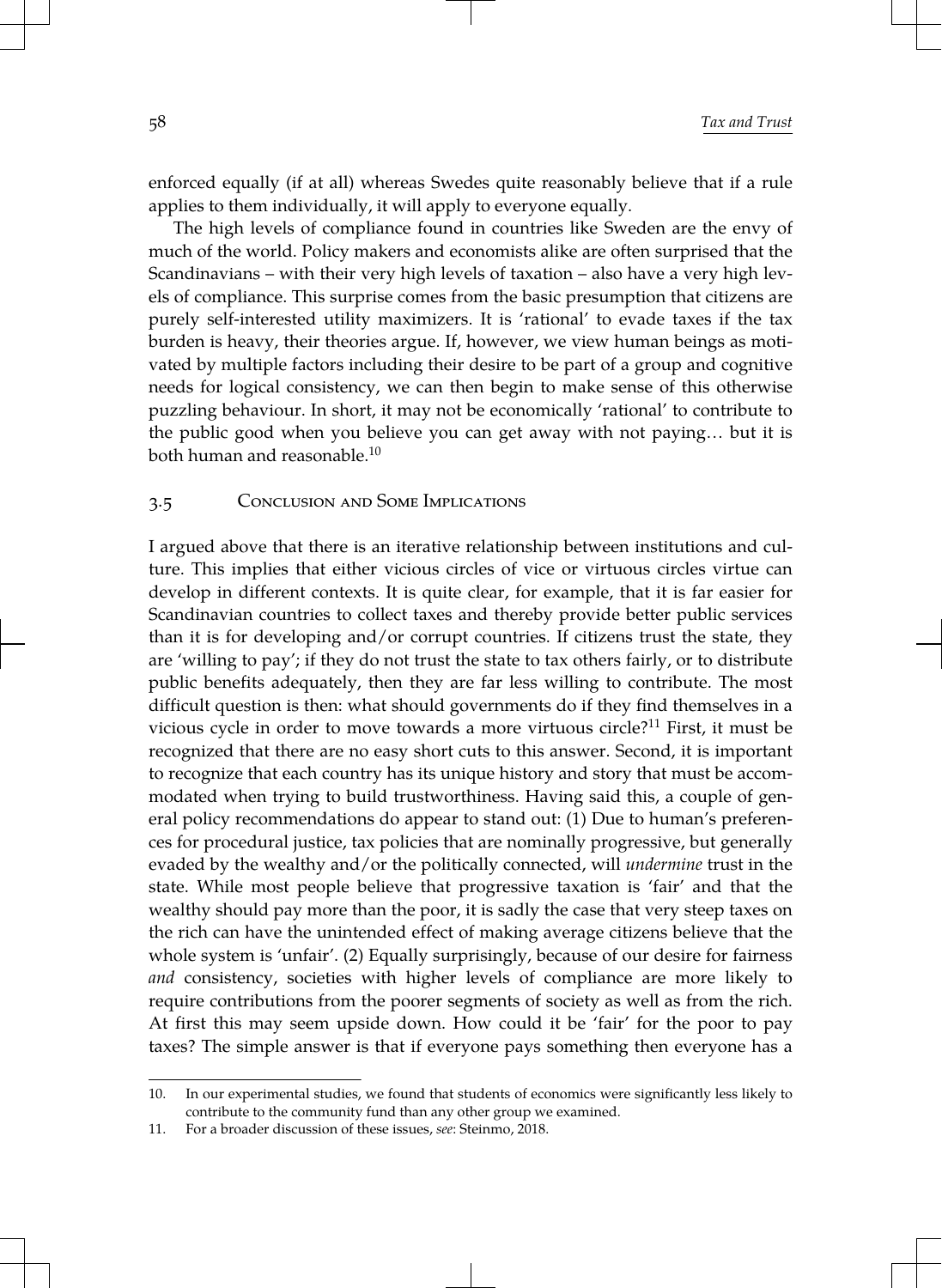right to the benefits of the system. It may be perceived as inconsistent to demand benefits or services if one has not contributed even the smallest amount.

Finally, (3) the relationship between the citizen and the state is often thought of as one of prey versus predator (Levi, 1988). This analysis points in a very different direction. It is quite clear that states often treat their citizens as prey and, as Jean-Baptist Colbert once quipped, "the art of taxation consists in so plucking the goose as to obtain the largest possible amount of feathers with the smallest possible amount of hissing." The logic of this chapter argues instead that a more effective and sustainable way of generating revenues is to treat the citizen as a reasoning social creature who is generally willing to contribute to the public good if she feels that everyone (or nearly everyone) else is doing so as well… and that she will get something worthwhile in return.

#### **REFERENCES**

- Abelson, R. P. & Bernstein, A. (1963). A computer simulation model of community referendum contro‐ versies. *Public Opinion Quarterly, 27*, 93-122.
- Allingham, M. & Sandmo, A. (1972). Income tax evasion: A theoretical analysis. *Journal of Public Econom‐ ics, 1*, 323-338.
- Alm, J. & Torgler, B. (2011). Do ethics matter? Tax compliance and morality. *Journal of Business Ethics, 101*, 635-651. doi:10.1007/s10551-011-0761-9
- Andrighetto, Giulia, J. Brandts, Rosaria Conte, J. Sabater-Mir, Hecotro Solaz, and D. Villatoro. (2013). Punish and Voice; Punishement enhances cooperation when combined with norm-signalling. *PLOS ONE* 8 (6):e64941.
- Andrighetto, G., Szekely, A., Ottone, S., Zhang, N. & Steinmo, S. (2018, forthcoming). *"Context and Pref‐ erences Shape Cooperative Decision-Making"*.
- Andrighetto, G., Zhang, N., Ottone, S., Ponzano, F., D'Attoma, J. & Steinmo, S. (2016). Are some coun‐ tries more honest than others? Evidence from a tax compliance experiment in Sweden and Italy. *Frontiers in Psychology, 7*, 472. doi:10.3389/fpsyg.2016.00472
- Baumeister, R. F. (2011). Need-to-belong theory. In P. A. M. Van Lange, A. W. Kruglanski & E. T. Higgins (Eds.). *Handbook of Theories of Social Psychology: Volume Two* (Vol. 2, p. 121). London: Sage.
- Baumeister, R. F. & Leary, M. R. (1995). The need to belong: Desire for interpersonal attachments as a fundamental human motivation. *Psychological Bulletin, 117*, 497.
- Bicchieri, C. (2006). *The Grammar of Society: The Nature and Dynamics of Social Norms*. New York: Cam‐ bridge University Press.
- Boudreau, C., Coulson, S. & McCubbins, M., (2009). When Institutions Induce Trust: Insights from EEG and Timed-Response Experiments (March 27, 2009). Experiments in Political Science 2008 Confer‐ ence Paper. Available at SSRN: <https://ssrn.com/abstract=1301770>or [http://dx.doi.org/10.2139/](http://dx.doi.org/10.2139/ssrn.1301770) [ssrn.1301770.](http://dx.doi.org/10.2139/ssrn.1301770)
- Boyd, R. & Richerson, P. (2005). Solving the puzzle of human cooperation. In S. Levinson (Ed.). *Evolu‐ tion and Culture* (pp. 105-132). Cambridge: MIT Press.
- Bruner, D. M., Attoma, J. & Steinmo, S. (2017). The role of gender in the provision of public goods through tax compliance. *Journal of Behavioral and Experimental Economics*. *Volume 71*, December 2017, Pages 45-55. [https://doi.org/10.1016/j.socec.2017.09.001,](https://doi.org/10.1016/j.socec.2017.09.001)
- Cialdini, R. B. & Goldstein, N. J. (2004). Social influence: Compliance and conformity. *Annual Review of Psychology, 55*, 591-621.
- Cialdini, R. B., Kallgren C. A. & Reno, R. R. (1991). A focus theory of normative conduct: A theoretical refinement and reevaluation of the role of norms in human behavior. *Advances in Experimental Social Psychology* 24 (20):1-243.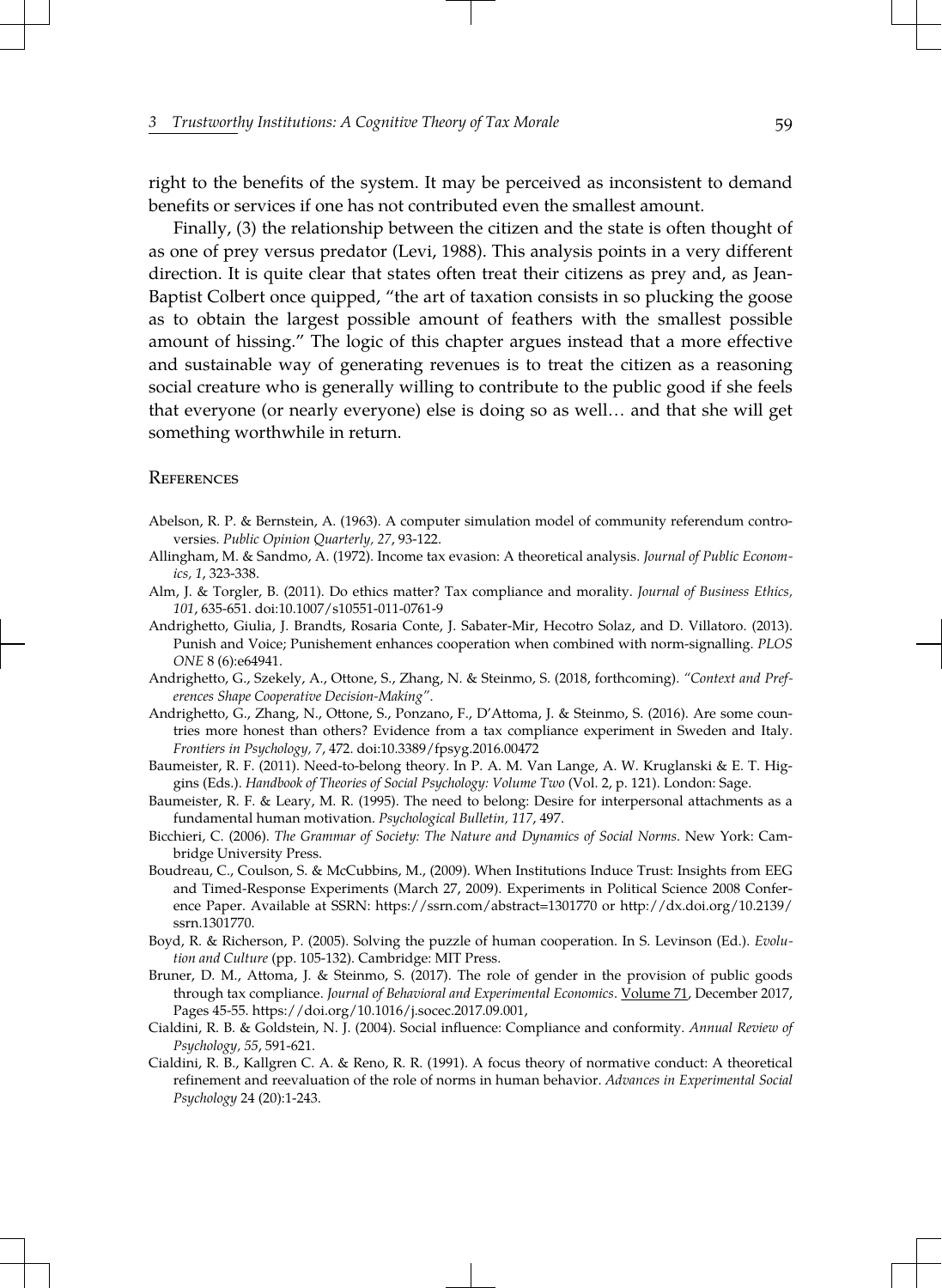- Cialdini, R. B. & Trost, M. R. (1998). Social influence: Social norms, conformity and compliance. In D. T. Gilbert, S. T. Fiske & G. Lindzey (Eds.). *The Handbook of Social Psychology*. Boston: McGraw-Hill.
- Conte, R. & Andrighetto, G. (2013). *Minding Norms: Mechanisms and Dynamics of Social Order in Agent Societies*. Oxford: Oxford University Press.
- Cook, K. S. & Levi, M. (Eds.) (1990). *The Limits of Rationality*. Chicago: The University of Chicago Press.
- D'Attoma, J. (2017). Divided Nation: The North-South cleavage in Italian tax compliance. *Polity, 49,* 69-99.
- D'Attoma, J. (2018). Explaining Italian tax compliance: A historical analysis. In S. Steinmo (Ed.). *The Leap of Faith: The Fiscal Foundations of Successful Government in Europe and America*. Oxford: Oxford Uni‐ versity Press.

D'Attoma, J., Volintiru, C. & Steinmo, S. (2017). Willing to share? Tax compliance and gender in Europe and America. *Research and Politics, 4,* 1-10. doi:10.1177/2053168017707151

Elster, J. (1989). *The Cement of Society: A Survey of Social Order*. New York: Cambridge University Press.

Elster, J. (1993). *Political Psychology*. Cambridge: Cambridge University Press.

Elster, J. (1998). Emotions and economic theory. *Journal of Economic Literature, 36*, 47-74.

Elster, J. (2009). *Reason and Rationality*. Princeton: Princeton University Press.

- Fehr, E. & Gachter, S. (2000). Cooperation and punishment in public goods games. *American Economic Review, 90*, 980-994.
- Feld, B. & Frey, L. (2002). Trust breeds trust: How taxpayers are treated. *Economics of Governance, 3*, 87-99.
- Festinger, L. (1957). *A Theory of Cognitive Dissonance*. Stanford: Stanford University Press.
- Fischbacher, U., Gächter, S. & Fehr, E. (2001). Are people conditionally cooperative? Evidence from a public goods experiment. *Economics Letters, 71*, 397-404.
- Gintis, H., Bowles, S., Boyd, R. & Fehr, E. (Eds.) (2006). *Moral Sentiments and Material Sciences The Foun‐ dations of Cooperation in Economic Life*. Cambridge: MIT Press.
- Green, D. P. & Shapiro, I. (1994). *Pathologies of Rational Choice Theory: A Critique of Applications in Political Science*. New Haven: Yale University Press.
- Henrich, J., Boyd, R., Bowles, S., Camerer, C., Fehr, E., Gintis, H. & McElreath, R. (2001). In search of homo economicus: Behavioral experiments in 15 small-scale societies. *American Economic Review, 91,* 73-78.

Hien, J. (2018). Tax evasion in Italy: A God given right? In S. Steinmo (Ed.). *The Leap of Faith: The Fiscal Foundations of Successful Government in Europe and America*. Oxford: Oxford University Press.

Hobbes, T. (1651). *Leviathan*. St. Paul's Churchyard: Andrew Cook.

Janes, L. M. & Olson, J. M. (2000). Jeer pressure: The behavioral effects of observing ridicule of others. *Personality and Social Psychology Bulletin, 26*, 474-485.

- Jansson, J. (2018). Creating tax-compliant citizens in Sweden: The role of social democracy. In S. Steinmo (Ed.). *The Leap of Faith: The Fiscal Foundations of Successful Government in Europe and America*. Oxford: Oxford University Press.
- Kahneman, D. (2011). *Thinking, Fast and Slow*. New York: Farrar, Straus and Giroux.
- Kross, E., Berman, M. G., Mischel, W., Smith, E. E. & Wager, T. D. (2011). Social rejection shares somatosensory representations with physical pain. *Proceedings of the National Academy of Sciences, 108*, 6270-6275. doi:10.1073/pnas.1102693108
- Kumlin, S. (2002). *The Personal and the Political: How Personal Welfare State Experiences Affect Political Trust and Ideology*. Gothenburg: University of Gothenburg.
- Levi, M. (1988). *Of Rule and Revenue*. Berkeley: University of California Press.

Levi, M. (1997). *Consent, Dissent and Patriotism*. New York: Cambridge University Press.

Lippmann, W. (1922). *Public Opinion*. New York: Macmillan.

March, J. & Olsen, J. (1989). *Rediscovering Institutions*. New York: Free Press.

- Marques, I. (2015). *Institutional Quality and Individual Preferences for Social Policy*. San Francisco: Ameri‐ can Political Science Association.
- Marques, I. & Sokey, S. (2016). *Institutional Quality and Social Policy Preferences: Evidence from a Survey Experiment*. Analytical Research Memo, (unpublished manuscript). National Research University Higher School of Economics.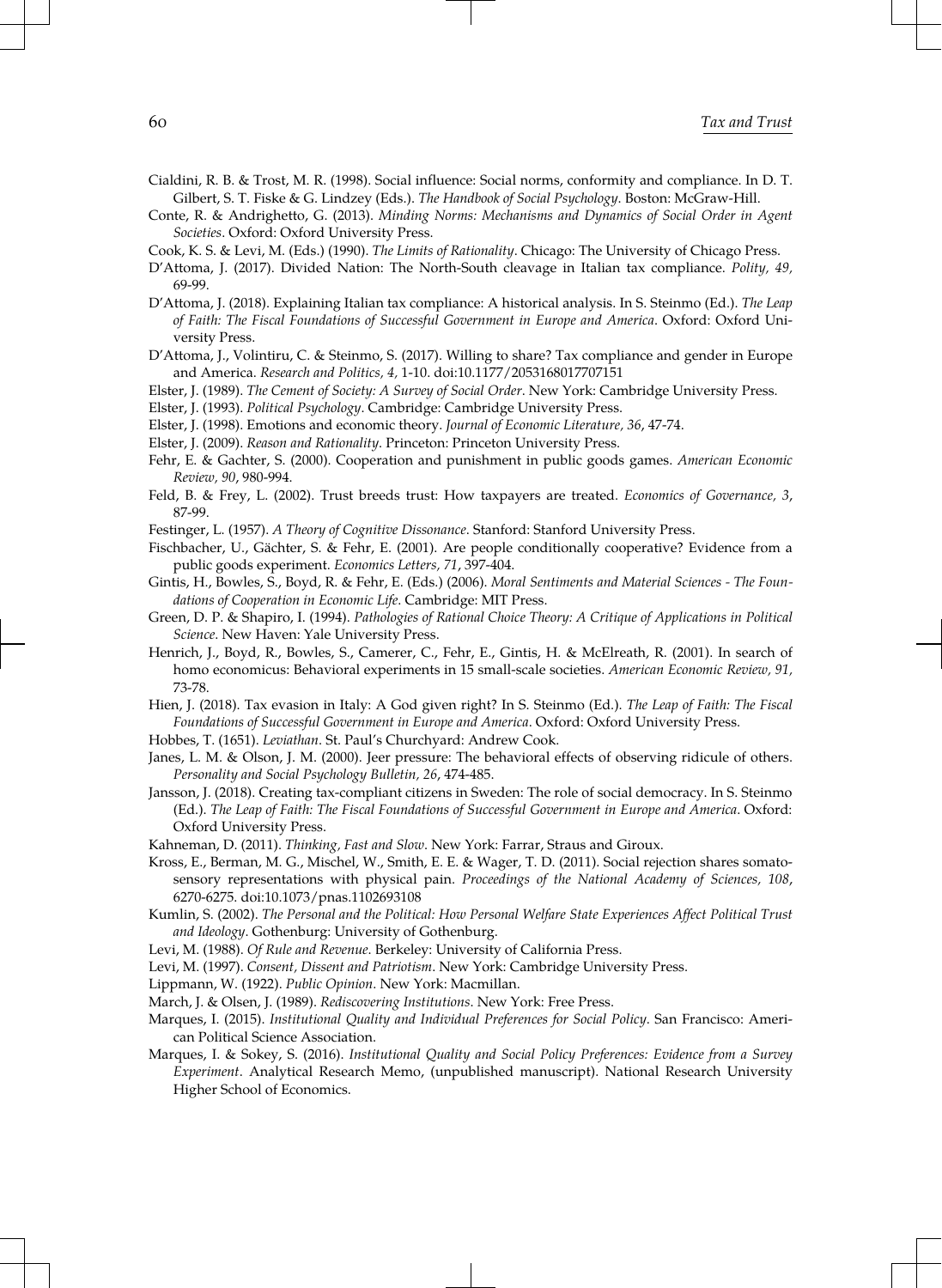Mead, N. L., Baumeister, R. F., Stillman, T. F., Rawn, C. D. & Vohs, K. D. (2011). Social exclusion causes people to spend and consume strategically in the service of affiliation. *Journal of Consumer Research, 37*, 902-919.

Milgram, S. (1974). *Obedience to Authority: An Experimental View*. New York: Harper and Row.

Monroe, K. R. (2001). Paradigm shift: From rational choice to perspective. *International Political Science Review, 22*(2), 151-172.

Nistotskaya, M. & D'Arcy, M. (2018). Getting to Sweden: The origins of high tax compliance in the Swedish Tax State. In S. Steinmo (Ed.). *The Leap of Faith: The Fiscal Foundations of Successful Govern‐ ment in Europe and America*. Oxford: Oxford University Press.

North, D. (1992). Institutions, ideology, and economic performance. *Cato Journal, 11*, 477-488.

- Ostrom, E. (1998). A behavioral approach to the rational choice theory of collective action: Presidential address, American Political Science Association, 1997. *American Political Science Review, 92*, 1-22.
- Pampel, F., Andrighetto, G. & Steinmo, S. (2018, forthcoming). What is the relationship between political institutions and political culture? A cross-national survey and experiment" (with Fred Pampel and Guilia Andrighetto) 2017. *Social Forces*.

Porta, R. L., Lopez-de-Silanes, F., Shleifer, A. & Vishny, R. (1999). The quality of government. *Journal of Law, Economics and Organization, 15*, 222-279.

Radnitzky, G., Bartley, W. W. & Popper, K. R. (1987). *Evolutionary Epistemology, Rationality, and the Soci‐ ology of Knowledge*. La Salle: Open Court.

- Rothstein, B. (1998). *Just Institutions Matter: The Moral and Political Logic of the Universal Welfare State*. New York: Cambridge University Press.
- Rothstein, B. (2011). *The Quality of Government: Corruption, Social Trust, and Inequality in International Per‐ spective*. Chicago: University of Chicago Press.
- Rothstein, B. & Teorell, J. (2012). Defining and measuring quality of government. In S. Holmberg & B. Rothstein (Eds.). *Good Government: The Relevance of Political Science* (pp. 13-39). Cheltenham: Edward Elgar LTD.
- Rothstein, B. & Uslaner, E. M. (2005). All for all: Equality, corruption, and social trust. *World Politics, 58*, 41-72.
- Schneider, Anne, and Helen Ingram. (1997). *Policy Design for Democracy*. Lawrence, Kansas: University of Kansas Press.
- Smith, V. (2008). *Rationality in Economics: Constructivist and Ecological Forms*. New York: Cambridge Uni‐ versity Press.
- Steinmo, S. (2018). *The Leap of Faith: The Fiscal Foundations of Successful Government in Europe and America*. Oxford: Oxford University Press.

Tajfel, H. (1982). *Social Identity and Intergroup Relations* (Vol. 7). Cambridge: Cambridge University Press.

- Tajfel, H., Billig, M. G., Bundy, R. P. & Flament, C. (1971). Social Categorization and Intergroup Behav‐ iour. *European Journal of Social Psychology, 1*, 149-178.
- Torgler, B. (2002). Speaking to theorists and searching for facts: Tax morale and tax compliance in experiments. *Journal of Economic Surveys, 16*, 657-683. doi:10.1111/1467-6419.00185
- Turner, J.C. (1982). Towards a cognitive redefinition of the social group. In H. Tajfel (Ed.). *Social Identity and Intergroup Relations* (pp. 15-40). Cambridge: Cambridge University Press.
- Tversky, A. & Kahneman, D. (1974). Judgement under uncertainty: Heuristics and biases. *Science, 186*, 1124-1131.
- Tversky, A. & Kahneman, D. (1975). Judgment under uncertainty: Heuristics and biases. In D. Wendt, C. Vlek (Eds.). *Utility, Probability, and Human Decision Making. Theory and Decision Library* (An Inter‐ national Series in the Philosophy and Methodology of the Social and Behavioral Sciences, vol 11). Dordrecht: Springer.
- Tversky, A. & Kahneman, D. (1992). Advances in prospect theory: Cumulative representation of uncer‐ tainty. *Journal of Risk and Uncertainty, 5*, 297-323.

Tyler, T.R. (2006). *Why people obey the law*: Princeton University Press.

- Tyler, T.R, and E. Allan Lind (1992). A relational model of authority in groups. *Advances in Experimental Social Psychology* 25:115-191.
- Weingast, B. (2005). Persuasion, preference change, and critical junctures: The microfoundations of a macroscopic concept. In B. Weingast & I. Katznelson (Eds.). *Preferences and Situations* (pp. 161-184). New York: Cambridge University Press.